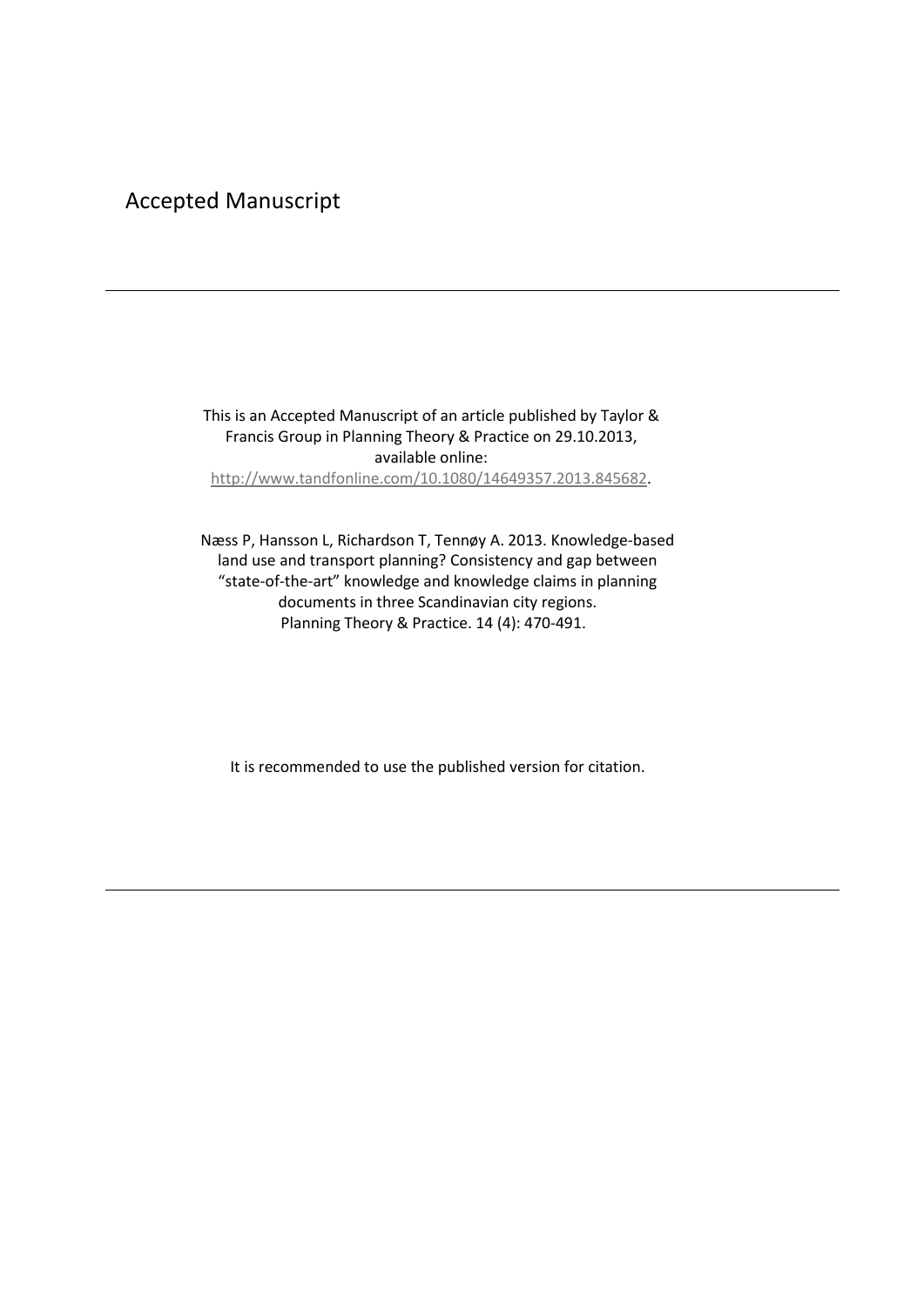## **The final publication is available in: Planning Theory & Practice, 14(4), 470-491. 10.1080/14649357.2013.845682**

# Knowledge-based land use and transport planning?

Consistency and gap between 'state-of-the-art' knowledge and knowledge claims in planning documents in three Scandinavian city regions

Petter Næss, Lisa Hansson, Tim Richardson and Aud Tennøy

## **Abstract**

The central concern of this paper is the relationship between research-driven 'state-of-the-art' knowledge, and knowledge claims made in practice, in planning for sustainability. The paper approaches this topic from a critical realist perspective, which is used to provide criteria for positing 'state-of-the-art' knowledge validity, and assessing the quality of situated knowledge claims in planning practice. In this way the paper contributes to debates about an ontological turn in planning knowledge. By reviewing key planning documents in three Scandinavian city regions, the paper shows that the knowledge claims about travel behavioral impacts of proposed land use and transport infrastructure presented in the documents are to varying extent in accordance with 'state-of-the-art' academic knowledge on these topics. Some long-standing 'planning myths' are encountered in the investigated planning documents. In one of the cities, residential and workplace location close to suburban public transport stops is highlighted as a traffic-reducing measure rather than proximity to inner-city concentrations of jobs and other facilities, and density is discussed at a neighborhood scale rather than at a city scale. In all three cities, planning documents depict road capacity increases as having no traffic-generating effect. These latter claims are used in support of more decentralized land use pattern and considerable road development.

Since the likelihood of achieving sustainability goals relies heavily on whether the measures chosen are productive or counter-productive, knowledge obviously matters. A stronger focus on how well-suited proposed strategies for spatial development are to produce their purported outcomes should be welcomed in planning research and practice.

#### **1. Introduction**

Sustainable development has been on the international agenda since the United Nations' World Commission on Environment and Development published its report 'Our Common Future' a quarter of a century ago (WCED, 1987). The transportation sector is one of the most problematic fields in terms of environmental sustainability, internationally as well as in the Nordic countries. Sustainable mobility<sup>1</sup> (OECD/ECMT, 1994; Høyer, 1999; Banister, 2008) has therefore become an important concern in urban planning and development. Not the least in the Nordic countries, the role of land use planning in facilitating lower needs for transportation and less dependency on the private car has been emphasized by national planning

 $1$  According to Banister (2008, p. 75), the sustainable mobility approach requires actions to reduce the need to travel (less trips), to encourage modal shift, to reduce trip lengths and to encourage greater efficiency in the transport system.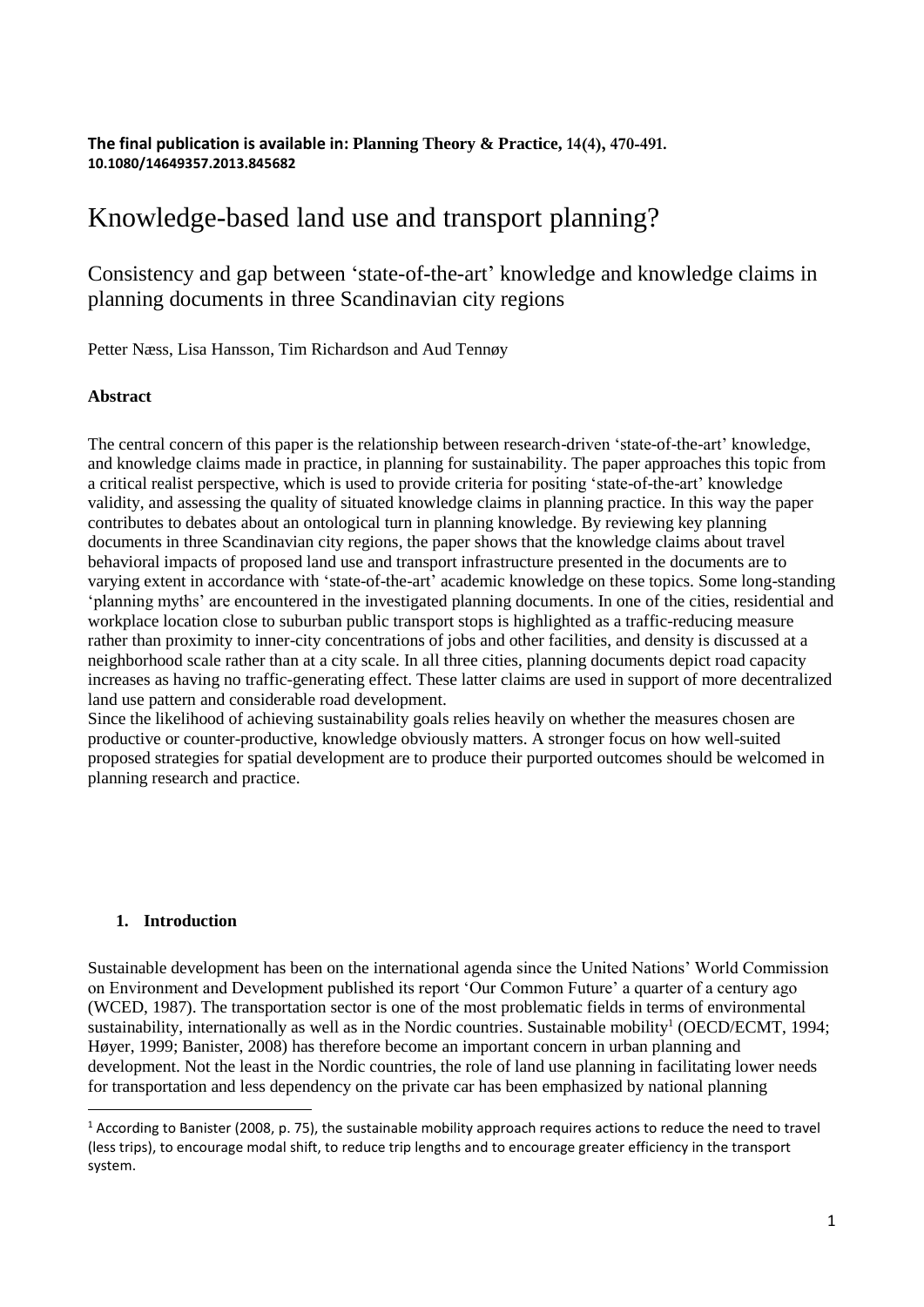authorities (e.g., Ministry of the Environment (NO), 1993 and 2011; Ministry of the Environment (DK), 2007) as well as by many municipalities. In many municipal plans, it is stated that more sustainable mobility can be obtained by locating new development close to public transit stops, providing a better local balance between dwellings, jobs and service functions, and improving the public transport network, and to a varying degree, these ideas are incorporated in legally binding land use plans and infrastructure funding. But how well-founded in academic research are statements like those mentioned above about the merits of various measures in land use and transport planning? Here we are interested in how such statements, or claims, made in situated planning practice, relate to research-driven 'state-of-the-art' knowledge in land use and transport infrastructure planning aiming at sustainable mobility. In doing this, we problematize both the notion of 'state of the art' knowledge within a planning field, and the mobilization of knowledge in practice. The paper addresses this question by investigating the extent to which statements in the planning documents<sup>2</sup> of three medium-sized Scandinavian city regions (Aarhus, Trondheim and Helsingborg) about transport impacts of land use and transport infrastructure development are consistent with 'state-of-the-art' academic knowledge about such impacts. Although all three cities have expressed goals of reducing greenhouse gas emissions and strengthening the role of modes of transport other than the private car, such goals may in practical planning have to be traded off against other, competing goals. Nevertheless, a premise of this paper is that if goals of sustainable mobility are to result in land use and infrastructure development contributing to at least some progress toward such goals, then land use and transport planning needs to be informed by 'state-of-the-art' knowledge about the likely transport consequences of different kinds of land use and infrastructure development.

A further issue is that what counts as state of the art knowledge in planning for sustainable mobility is itself contested, and various knowledge claims rise to dominant status though this may be a transient state of affairs. For example, among proponents of the so-called 'new urbanism' land use principles, an exaggerated belief in the potential for reducing the amount of intra-metropolitan car travel through local neighborhood<sup>3</sup> density, design and mixed land use has sometimes been seen (Boarnet & Sarmiento, 1997). Similarly, among transport planners, the traffic-inducing effect of road construction allowing higher traveling speeds by car has been criticized as often being neglected (Kenworthy, 1990; Tennøy, 2003; Andersen, 2013). An important purpose of the present paper is to investigate whether such conceptions are still prevailing in recent planning documents of three Scandinavian cities.

Land use and transport infrastructure investments are usually under public control via legal measures and public funding. The land use development that has taken place in investigated Scandinavian urban areas has to a high extent been found to be in accordance with municipal land use plans (Saglie & Sandberg, 1997; Næss et al., 1998; Næss et al., 2011a and b). Although the contents of the legally binding elements of land use and transport infrastructure plans may be influenced by several actors, the assumptions of the professional planners about cause-effect relationships on relevant topics usually influences the solutions proposed in the plans. The topic of this paper is not whether the actually planned land use and infrastructure is likely to contribute to sustainable mobility; such a perspective has been addressed in other papers (see e.g. Tennøy, 2012 for an overview). The extent to which the assumptions expressed in the plans are in line with 'state-of-the-art' knowledge will, however – if the plans are implemented – influence whether or not the envisaged spatial strategies will be successful. These assumptions also serve to legitimate the chosen

1

<sup>&</sup>lt;sup>2</sup> We use the term 'planning documents' in a way including the spatial plans themselves (maps + text) as well as publicly available background documents used by the administration and politicians during the treatment and adoption of the plans.

<sup>&</sup>lt;sup>3</sup> The term 'local neighborhood' is not very precise, and its operationalization varies between studies. In line with the way that neighborhood units were conceptualized by Perry (1929/1998), several studies have measured local-area densities and supply of service facilities within half a mile around the dwelling, and for some purposes within one mile. When discussing the local scale in the present paper, we refer to a scale similar to how it has been conceived in these studies.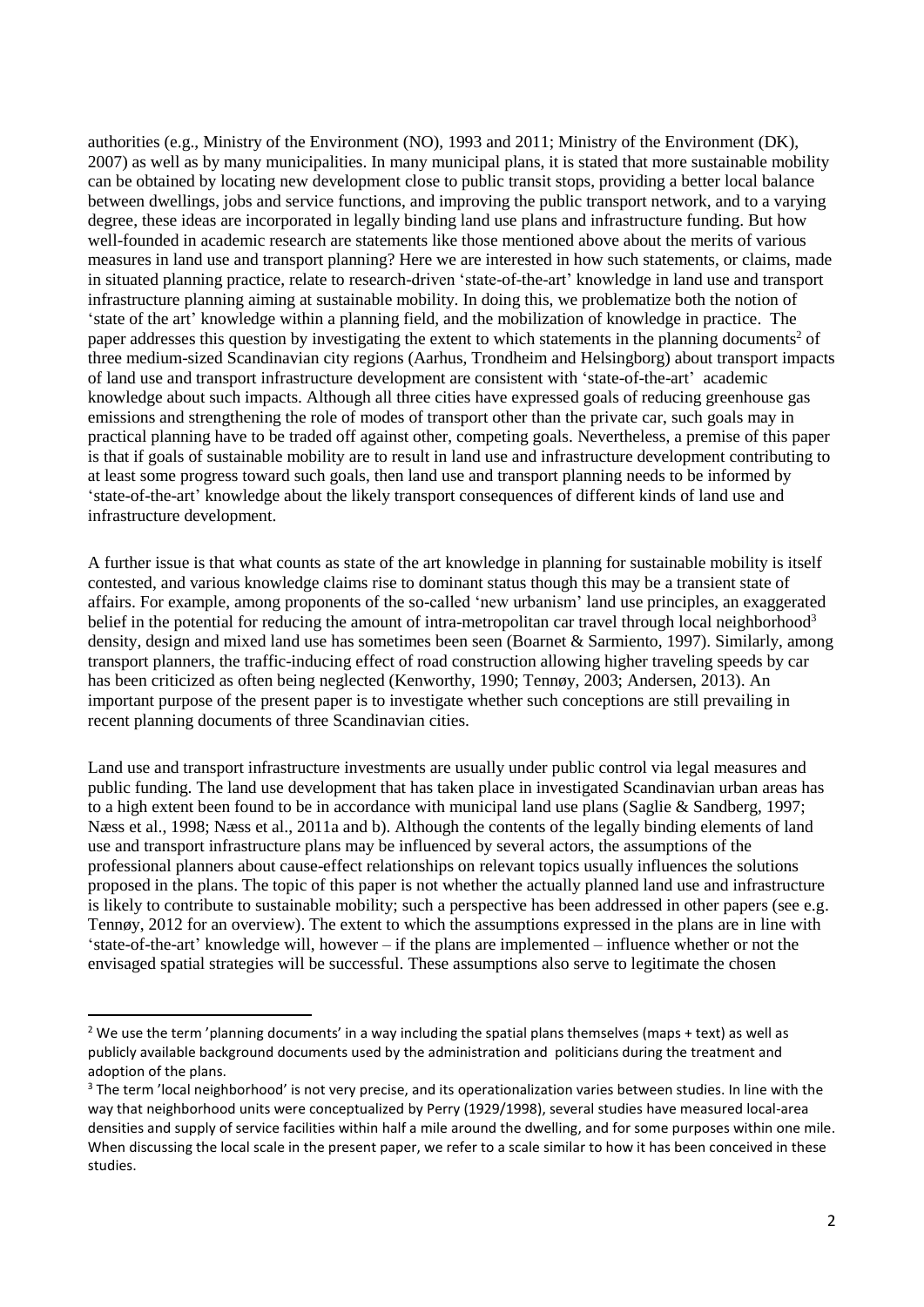solutions to stakeholder groups concerned about the topics in question. This paper can therefore complement previous research concerning planning and knowledge claims.

## **2. Research design**

The overall approach of the paper is to compare the statements expressed in selected planning documents for each city region about influences of land use and transport infrastructure provision on travel behavior with academic ('state-of-the-art') knowledge about these relationships, in order to identify consistencies as well as gaps between the academic knowledge and the knowledge claims expressed in the planning documents.

As a foundation for the analysis, an evaluative position will be established in the next section of the paper (section 3). In section 4, the knowledge claims in the cities' planning documents about how the planned land use and transport infrastructure development are likely to affect travel behavior will be compared with stateof-the-art academic knowledge, and their plausibility will be assessed. Thereupon, the plausibility of these knowledge claims will be assessed (section 4), based on 'state-of-the-art' theoretical knowledge. Our discussion of theoretical knowledge on travel behavioral impacts of land use and transport infrastructure and the cities' knowledge claims on these issues will concentrate on the influences of land use and road infrastructure development. Obviously, also other aspects of urban spatial development are of importance. However, due to space constraints, we have chosen to focus mainly on the former aspects of urban development. The paper concludes with some considerations on implications for planning practice and an outlook on further theory development.

Our choice of case cities is partly pragmatic reflecting practical and project-administrative criteria (they needed to be in line with the design of the overall research project of which this study is a part), but within these frames we have tried to find theoretically good cases. The selected cities and city regions are all medium-size for their countries (population of the continuous urbanized areas varying from around 100,000 to approximately 250,000). They are all currently experiencing considerable population growth. They all belong to a rather homogenous socioeconomic and cultural context (Scandinavia). Aarhus, Trondheim and the Skåne region to which Helsingborg belongs all have a reputation for being forerunners in terms of public transport-enhancing innovations, Congestion problems as well as limitation of CO2 emissions are issues high on the planning agenda. On the other hand, the national urban planning discourses during recent decades have differed somewhat, where the 'compact city' has had a stronger position as an ideal for urban development in Norway than in Denmark (Hoftun, 2002; Næss et al., 2011a), with Sweden positioned somewhere in-between.

The paper draws on empirical data from all three case city regions, in particular recent plans for public transport improvement, municipal and/or regional master land use plans, road infrastructure plans and available impact assessments of these plans. In the Aarhus case, we have investigated the 2009 Municipal Plan; a preceding Environmental Assessment of a draft version of this plan; an EIA report on a proposed light rail scheme in the Aarhus area; a recent (2011) proposal for a so-called Plan Strategy for the municipality of Aarhus; and finally an 'analytic foundation' of the forthcoming Regional Development Plan for the region of Mid Jutland, of which Aarhus is a part. In the Helsingborg case, the investigated planning documents include the 2010 Master Plan and the stakeholder comments made during the hearing process; a separate Impact Assessment of this plan; a Traffic Plan for Helsingborg; and two documents (a traffic analysis and an Environmental Impact Assessment) concerning a planned urban transformation of a previous harbor and industrial area close to the city center of Helsingborg. In the Trondheim case, we have examined the 2007 Municipal Plan (including several thematic background reports); a Plan Program for the land use part of the next Municipal Plan (2012); a separate Working Paper prepared by the municipal Chief Officer to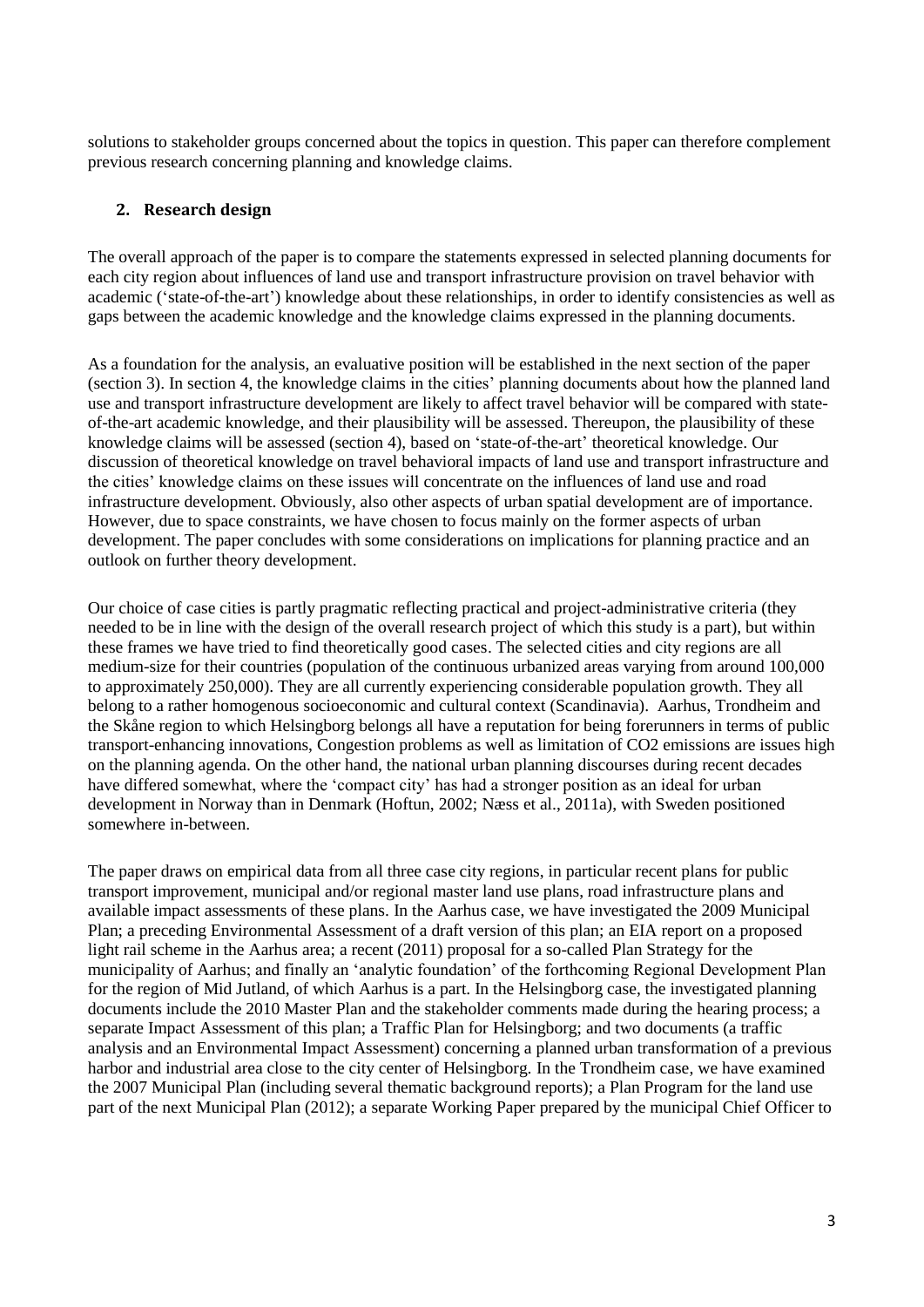the municipal Climate Committee<sup>4</sup>; the municipality's 'Environmental Package for Transport' (including statements from political parties on a draft version), as well as an Environmental Impact Assessment of a new major road scheme in the southern part of the municipality.

We consider knowledge claims in the chosen plans and policy documents to be representative of how the influences of land use and transport infrastructure development are depicted by the responsible planning authorities in each case area. 'Background' documents like working papers and environmental impact reports have been included in order to bring in more specific information about the assumptions about transport impacts of the formal land use and transportation infrastructure plans, as the formal plans usually do not go into details about these effects. We find the statements in the investigated background documents about impacts of land use to be generally consistent with those in the formal plans, whereas there are certain discrepancies as regards the impacts of transport infrastructure provision.

#### **Conceptualization of 'state-of-the-art' and 'knowledge claims'**

The notion of 'state-of-the-art' knowledge indicates that some knowledge claims about the subject matters in question are considered to be more credible than other such knowledge claims (although all knowledge claims are fallible). Noting tensions with alternative approaches that may be more mainstream in planning knowledge debates, this paper is based on a critical realist perspective combining ontological realism, epistemological relativism and judgmental rationalism (Bhaskar, 2008). *Ontological realism* is a position insisting that the world exists independently of our knowledge about it. This applies to nature (notwithstanding the fact that is influenced and transformed by human actions) as well as the social world (which is not constructed by social scientists, but has been created by actors throughout history and is reproduced or transformed, often unconsciously, through the social actions and interactions of all agents in society). Social science can influence the development of society, but if so, this happens with a time lag in relation to the research activity. At the same time, our knowledge of the world is both fallible and theorydependent (although not theory-*determined*). Our knowledge claims are fallible – theories can always be surpassed by new theories. Like poststructuralists, critical realists are also aware that social scientists are themselves part of society. The researchers' interpretation of the world may be influenced by their social positions and the discourses in which they engage, and power relations can influence what counts as valid knowledge. For these reasons, *epistemological relativism* is unavoidable. This does not, however, mean that any knowledge claim is equally valid. Through researcher education and scientific norms of validity within the research communities, researchers are socialized into trying to limit interest-based, ideological or other power-based influence on the research results as much as possible. Researchers also usually spend more time and efforts on penetrating a problem complex than do most other participants in societal debates (e.g. journalists and politicians). Academic criteria of validity form a basis for *judgmental rationalism*, making it possible to distinguish between knowledge claims of a high and low credibility. (Bhaskar, ibid.)

#### *The 'ontological turn'*

1

Following the 'communicative turn' (Healey, 1992/1996), planning scholars have since the 1980s been preoccupied with planning processes rather than the outcomes of spatial planning. Arguably, this has to do with an increasing influence of poststructuralist ideas according to which truth is relativized to discourses on the surface of reality, rendering it á priori impossible to say anything about what exists outside these discourses (Bhaskar, 1998 and 2008; Buch-Hansen & Nielsen, 2005). Within the discourse on urban planning and sustainability, the strong social constructionism associated with the above-mentioned ideas would typically limit the scope to the cultural processes through which certain phenomena come to be

<sup>4</sup> This Working Paper was prepared in the Environmental Package for Transport by the municipal administration in response to a number of questions raised by the members of the Climate Committee (a body consisting of politicians from different parties) about the likely impacts of various proposed land use and transport policy measures.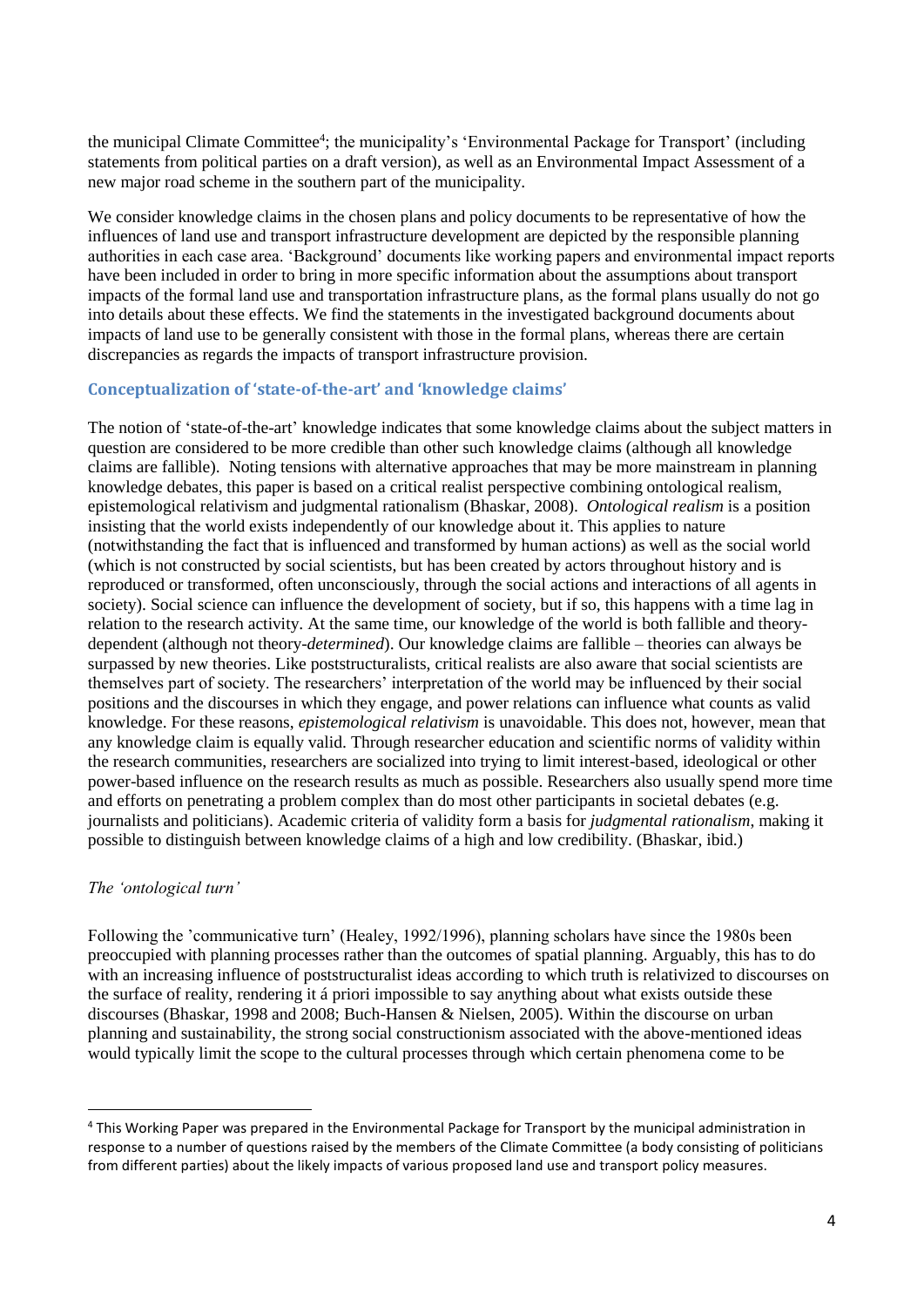perceived as environmental problems, and neglecting the underlying structural mechanisms creating these phenomena as well as their impacts on the physical environment.

The detachment of planning theories from the actual subject areas has, however, increasingly been criticized (Huxley & Yiftachel, 2000; Næss, 2001; see also Fainstein & Fainstein, 1996). In the case of sustainable development such a separation appears to be particularly inappropriate, as the recommendable procedures will most likely depend on the goals and policy issues dealt with. Communicative planning theorists have been branded 'the mandarins of neoliberalism' (Bengs, 2005), and the implications in a distribution-ethical perspective of the radical contextualizing leading to a privileging of 'local knowledge' over 'expert knowledge' has been questioned (Purcell, 2006). Although most critics do not reject the relevance of process-oriented planning theories to issues such as stakeholder involvement, citizen empowerment and the influence of power relations on what comes to count as valid knowledge in public debates and decisionmaking, they generally consider that poststructuralist scholars tend to over-emphasize the implications of power-knowledge relationships and the situatedness of knowledge.

In the planning literature, a call for re-vindication of ontology and for the recognition of the possibility of anticipating likely impacts of alternative spatial solutions has gained increased momentum during recent years (Turner, 1995; Neumann, 1998; Næss & Saglie, 2000; Talen & Ellis, 2002; Næss, 2004; Purcell, 2008; Høyer & Næss, 2008; Næss, 2012). This resonates with what has been referred to as an emergent 'ontological turn' across the social sciences. Though the notion of a 'turn' is not fully accepted, contributions across many disciplines refer to the existence, or the beginning, or at least the presence of claims, surrounding such a turn. These include STS (van Heur et al, forthcoming), philosophy (Society for Phenomenology and Existential Philosophy, 2012), anthropology (Paleček and Risjord, 2013), economics (Lewis, 2003, Pratten, ed, forthcoming), and geography (Escobar, 2007). Exploration of an ontological emphasis in planning offers fresh perspectives on longstanding debates about planning knowledge, some of which are explored in this paper.

## *Validity*

According to Ormondroyd (2004), the quality and validity of a text can broadly be categorized as either relating to formal information about its source or to its actual content. Text published by authors possessing high academic positions within a field and who have published widely in academic journals or books on the subject in question could generally be considered to have a higher credibility than texts created by less renowned authors. The author's institutional affiliation and the type of publisher also matter, as the goals or values of the institution or employer might influence the views and findings emphasized in the text. In line with this, a text produced by a university researcher and published in a scientific journal would normally be considered more credible than a text produced and published by a think-tank supporting particular views and interests. As regards aspects related to the actual content of the text, primary material dealing directly with the data could generally be regarded as more trustworthy than secondary (or tertiary, quaternary etc.) material based upon other research in the field. Needless to say, peer-reviewed material could generally be expected to have been subject to higher extent of quality control than material that has not been peer reviewed, and it is therefore normally considered more credible. Most basically, though, an evaluation of credibility must address the validity of data and reasoning, with an assessment of the premises, assumptions and conclusions. (Ormondroyd, ibid.)

## *Identifying the 'state-of-the-art'*

Several authors have summarized main findings from individual studies of associations between urban structural characteristics and sustainability-relevant aspects of travel behavior such as traveling distances and travel modes (e.g. Stead & Marshall, 2001; Noland & Lem, 2002; Cao et al., 2009; Ewing & Cervero, 2001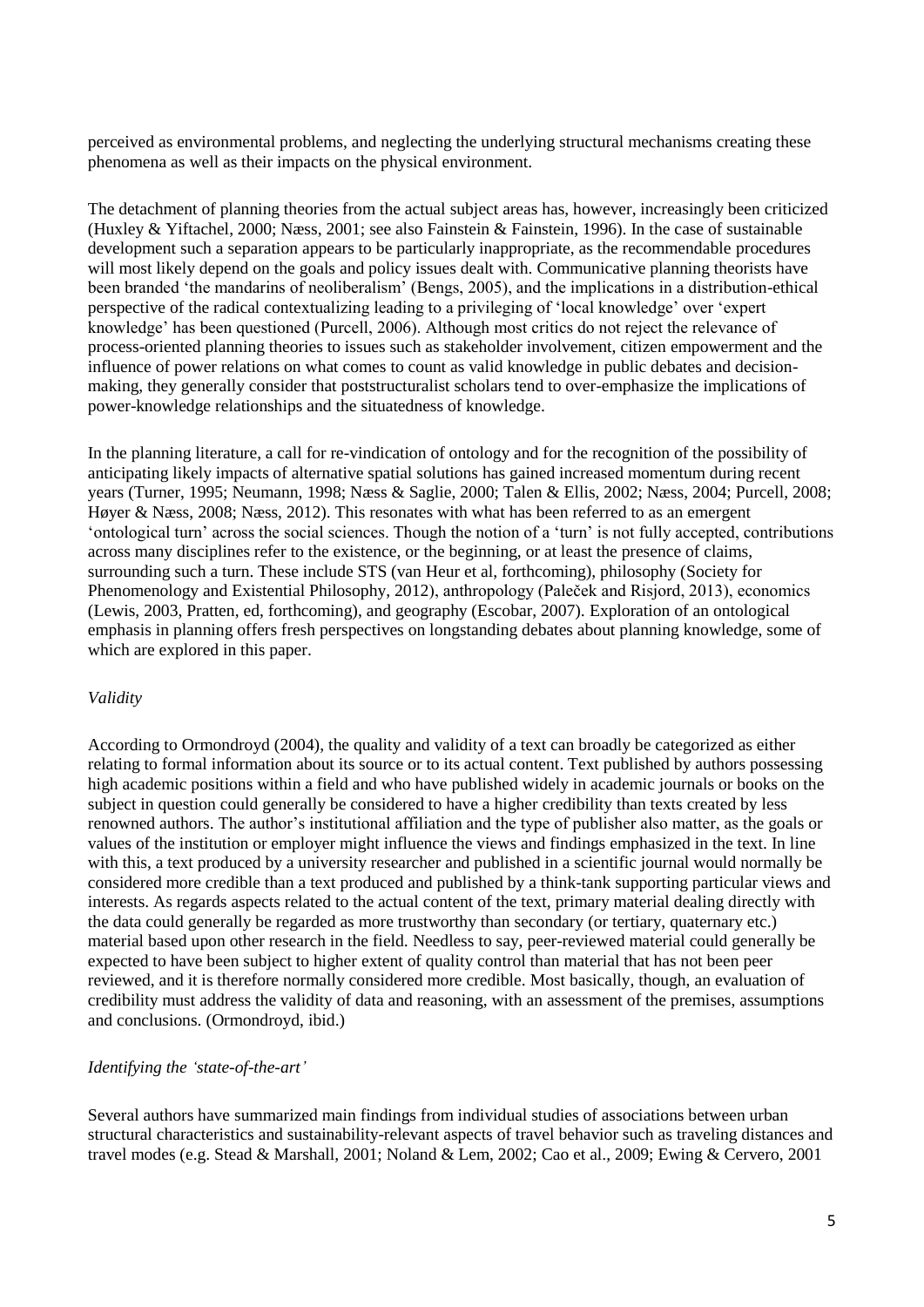and 2010; Lefévre, 2010; Litman, 2011). Such summarizing has sometimes been carried out as so-called meta-analyses, where the quantified effects of urban structural variables on travel behavior variables in different studies have been used as input data for statistical analyses of the average strengths of these relationships across the individual studies (Ewing & Cervero, 2010). However, generalizing from such metaanalyses remains a challenge, due to differences in, among other things, the scale of analysis, types of built environment measures used, areal scales of measurement, types of travel behavior data used, analytical approaches and control variables, and in the ultimate outcome variables measured (trip frequencies, mode choices, distances traveled, etc.) (Zegras, 2010; Ewing & Cervero, ibid.). Furthermore, it is often not clear whether or not the effect of a particular urban structural characteristic in a study included in the metaanalysis (for example the degree of mixed land use) has been controlled for other relevant urban structural variables (for example the distance from the dwelling to the city center). There is also an overall American dominance among the meta-analyses carried out within this field.

Reflecting the Nordic geographical context of our three case cities, the paper in particular draws on a recent review of 30 Nordic studies carried out since 1982 on the influence of urban structural conditions on travel (Næss, 2012b). Several of these studies arguably belong to the international 'state-of-the-art' research within this field. Instead of the quantitative meta-analysis approach, 'state-of-the-art' knowledge about influences of urban structure on transport was identified through qualitative and critical assessments of the methods, data sources and theoretical underpinnings of the research results. In situations where there are divergent conclusions, emphasis has in the present paper been laid on criteria such as theoretical plausibility; consistency with qualitative research on rationales for transport behavior; control for other relevant factors of influence; non-inclusion of irrelevant control variables; and the type of publication in which the knowledge claim has been put forth.

## **3. Impacts of urban land use and infrastructure on travel: 'State-of-the-art' knowledge and claims in planning documents**

There is quite overwhelming evidence that urban spatial structures matter to travel behavior (see, e.g., Newman & Kenworthy, 1999; Ewing & Cervero, 2010; Næss, 2012). The mechanisms through which these influences operate appear to be present in a wide international context, indicating a high degree of generality. Notably, the tendency of inhabitants in modern cities to emphasize (within some threshold distances) the possibility of choosing among facilities rather than proximity means that the amount of travel is influenced to a higher extent by the location of the residence in relation to concentrations of facilities, rather than the distance to the closest single facility within a category. Daily traveling distances therefore tend to be more influenced by the distance from the dwelling to the city's main concentration of facilities (usually the inner city) than by its distance to local centers (Røe, 2001; Nielsen, 2002; Næss, 2005, 2011 and 2012). According to 'state-of-the-art' knowledge on relationships between urban spatial structures and travel in a Nordic context, urban planners aiming to reduce car dependency and urban motoring should seek to avoid urban sprawl, increase the proportions of the population living and working in the inner and central areas of the city, and ensure a sufficiently high density in new developmental areas to facilitate a good provision of local service and a good public transport provision.

Below, we will highlight four interrelated dimensions along which the cities express different interpretations that may to varying extent be in line with 'state-of-the-art' knowledge about influences of urban land use on travel and transport: density, residential location, workplace location, neighborhood diversity and design, and road capacity increase.

## **3.1. Density**

## *'State-of-the-art' knowledge*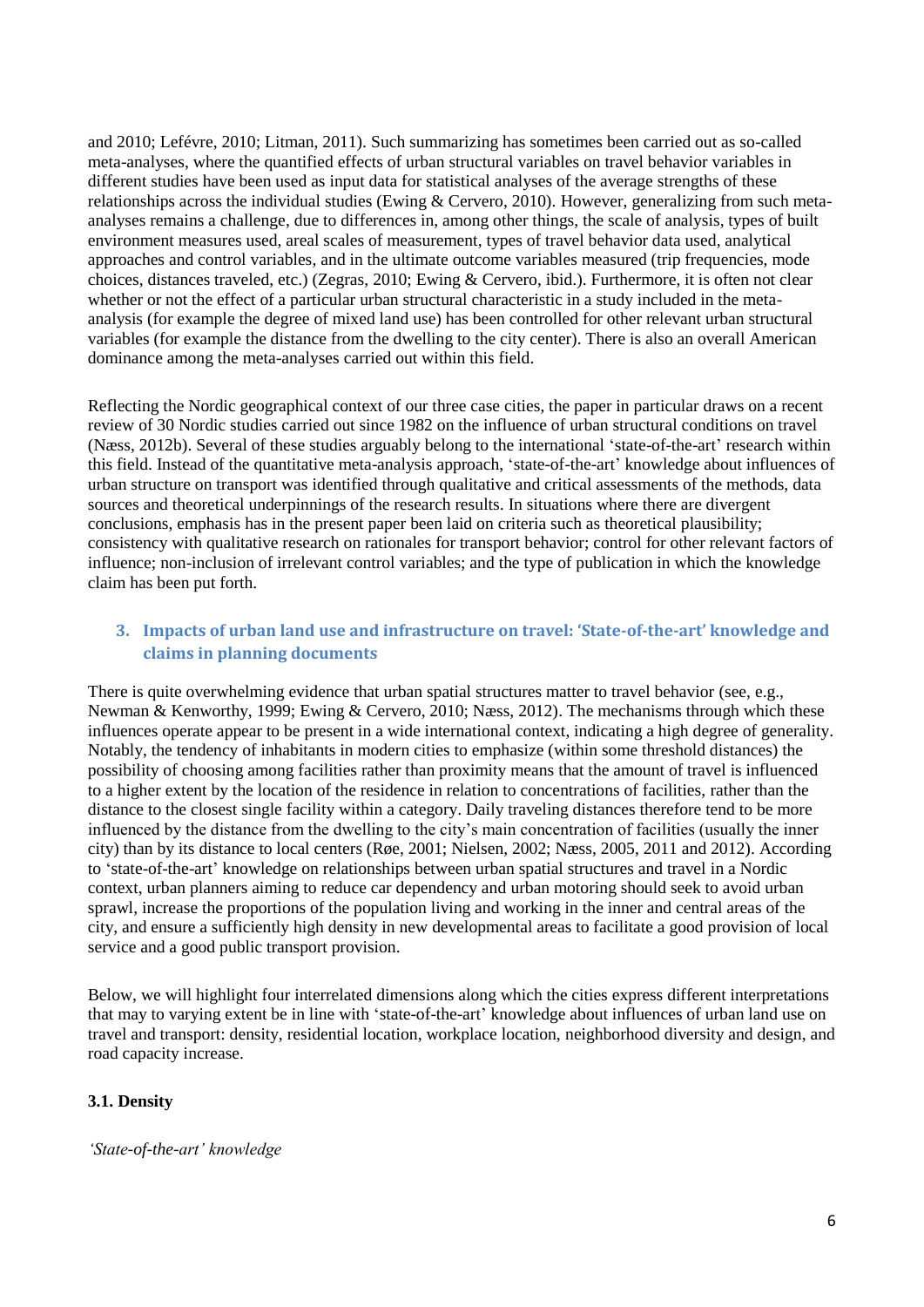The influence of the density of the city as a whole on energy use for transport, as well as the level of service of the public transport system has been documented in several studies in the Nordic countries (Næss, 1993; Næss, Larsen & Røe, 1994; Næss, Sandberg & Røe, 1996) well as internationally (e.g. Keyes, 1976; Newman & Kenworthy, 1989 & 1999; Kenworthy, 2003; Lefévre, 2010). Density at a local neighborhood scale has generally been found to be of a lower direct importance to travel behavior, at least in a Nordic context, but still exerts some influence (e.g. Næss, Røe & Larsen, 1995; Næss & Sandberg, 1996; Næss, 2006; Engebretsen et al., 2010).

#### *Knowledge claims in the cities' planning documents*

In all three case cities, the plans express a general understanding of dense urban development as preferable to urban sprawl, seen from the perspective of minimizing car traffic and greenhouse gas emissions from transport. For example, the Municipal Plan of Helsingborg (2010, p. 37) states that the city will 'exploit the advantages of being a compact city and promote sustainable mobility'. In a working paper about the proposed land use in the Municipal Plan prepared by the Chief Officer of Trondheim, 'a strong emphasis on densification' is underlined as a basic condition for reaching the city's goal of reduced greenhouse gas emissions (Municipality of Trondheim, 2008c, p. 9). The Municipal Plan of Aarhus (2009, p. 20) similarly states that 'higher density contributes to limit the total amount of transport and supports the possibilities for public, pedestrian and bike transport'.

There are still important differences between the cities in how this is being interpreted at a more specified level. Whereas Trondheim and Helsingborg emphasize density for the city as a whole, with densification within the existing urbanized area as the associated policy measure, Aarhus places most attention to the density of proposed new 'greenfield' developmental areas disconnected from the main city. Among the planning documents of Trondheim, a working paper prepared by the Chief Officer for the municipality's Climate Committee (Municipality of Trondheim, 2008c) is the document in which knowledge claims about influences of urban structure on travel behavior are expressed most explicitly, e.g. as follows: 'Peripheral development results in a higher dependency on motorized transport. Densification is a measure to deal with growth in a transport-efficient way.' (p. 6). Densification is also mentioned in Trondheim's 'Environmental Package for Transport' the as a key measure to reach objectives of reduced  $CO<sub>2</sub>$  emissions, limiting car traffic and improving the conditions for public and non-motorized traffic (Municipality of Trondheim, 2008b, p. 1). In Helsingborg, the Municipal Plan mentions a compact city as a condition for reaching national environmental goals and a sustainable urban development (Municipality of Helsingborg, 2010a, p. 37), and densification is described as a measure to improve public transport and enable air-quality-favorable travel (p. 14). These points are elaborated in the separate Impact Assessment of the plan (Municipality of Helsingborg, 2010b, p. 19): 'With a more dense and compressed city, accessibility to destinations can be improved. Important service facilities are available within walking or biking distance, resulting in further reduced car dependency and increased levels of physical exercise.' While a reasonable interpretation of the statements on density in Helsingborg as well as in Trondheim is that they refer to density and densification within the city as a whole (i.e. within the continuous urbanized area of the municipality's largest urban settlement), the following statement in the Municipal Plan of Aarhus (2009, p. 14) refers to density at a much smaller geographical scale: '... a number of planning initiatives ... are to contribute to make Aarhus  $CO<sub>2</sub>$ neutral in 2030. For example, the establishment of new residential areas is related to the goal of reducing CO<sub>2</sub> emissions: the new urban district at Lisbjerg will be an example of a compact and integrated district with effective public transport and district heating supply – all of which are decisive physical conditions for reducing CO<sup>2</sup> emissions.' The district referred to, Lisbjerg, is located approximately 8 km away from the city center of Aarhus, disconnected from the existing urbanized area. The other proposed new urban districts are located even more peripherally (10-15 km from the city center). Admittedly, Aarhus' municipal plan also points at densification of districts within the existing city as a contribution to minimizing the needs for transport. But the main emphasis in the plan's discussion of the impact of density on travel is on the density of the new satellite settlements.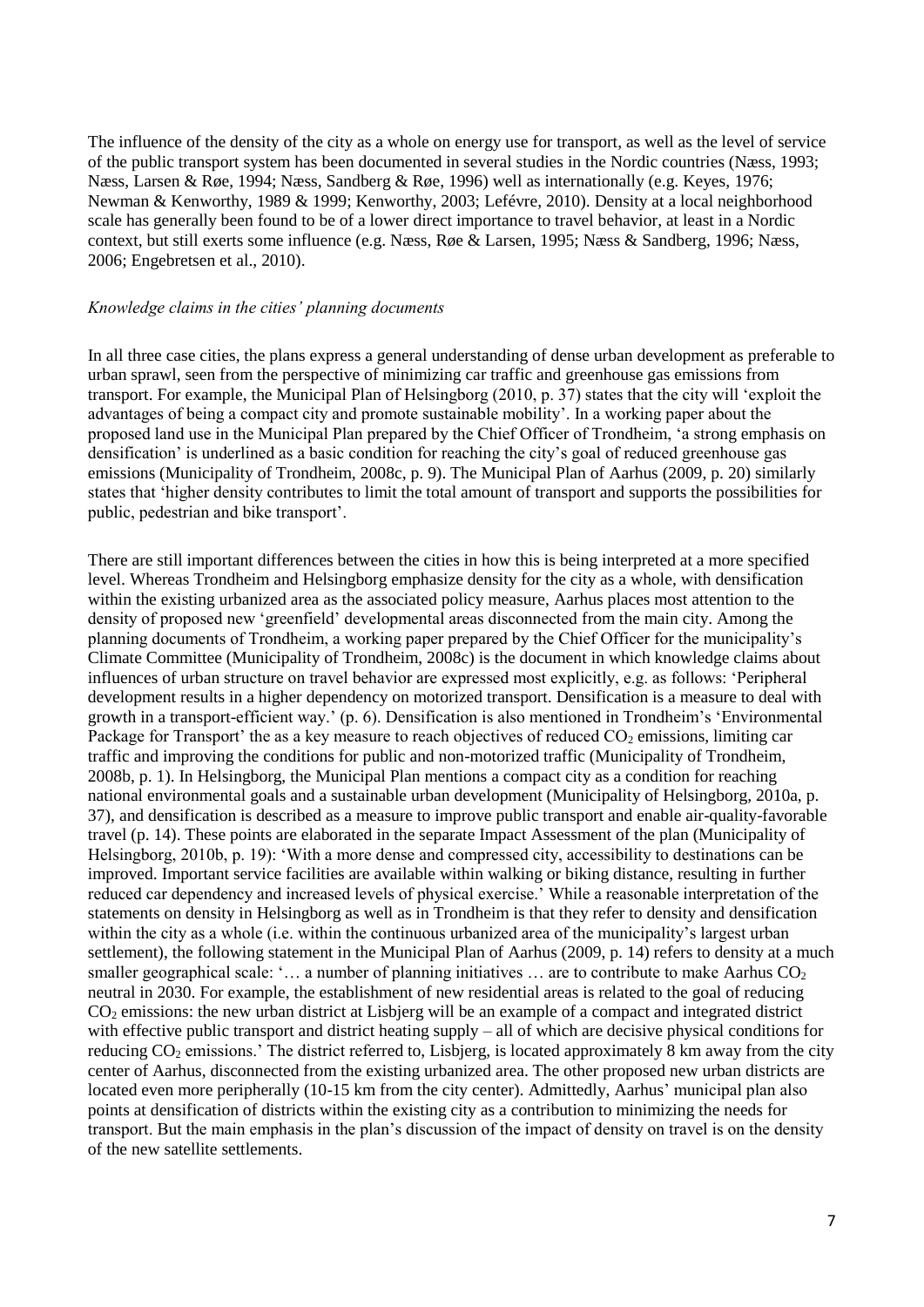## **3.2 Residential location**

#### *'State-of-the-art' knowledge*

As regards residential location within an intra-metropolitan context, the characteristic found to exert the strongest influence on travel behavior is the location of the dwelling relative to the main city center. Studies in a number of cities in the Nordic countries and elsewhere have shown that inner-city dweller tend to travel shorter overall weekly intra-metropolitan distances and carry out a lower proportion of their travel by car than their outer-area counterparts do (e.g. Næss, Røe & Larsen, 1995; Martamo, 1995; Hartoft-Nielsen, 2001a; Røe, 2001; Tillberg, 2001; Nielsen, 2002; Næss & Jensen, 2004; Engebretsen, 2005; Næss, 2005, 2006a,b, 2009). In particular, inner-city dwellers tend to travel more by non-motorized modes. Travel by public transport differs less between suburbanites and residents of central areas; although the latter are usually blessed with the highest level of public transport service, proximity to trip destinations often makes motorized travel unnecessary. Among suburbanites, there is still a tendency of higher use of public transport among those who live in areas with a high level of public transport accessibility (Næss, Røe & Larsen, ibid.; Næss, Mogridge & Sandberg, 2001; Hartoft-Nielsen, 2001a). Some influence of proximity to local centers or local service facilities on travel behavior has also been found in some studies, but in the Nordic countries this influence has generally been found to be considerably weaker than that of distance to the main city center (e.g. Næss, Røe & Larsen, 1995; Nielsen, 2002; Næss, 2011 and 2012).

#### *Knowledge claims in the cities' planning documents*

Compared to the strong emphasis placed on density in the texts of all the three cities' municipal plans, residential location is to a much lesser degree a topic of explicit discussion. Statements about the transportminimizing effect of densification can of course be interpreted to logically imply an acknowledgement of the higher needs for transportation when living at peripheral locations, since new greenfield developmental areas will most often be located further away from the city center than areas were densification takes place. However, neither the Trondheim nor the Helsingborg municipal plan includes any explicit statement about the different transport impacts of densification close to the city center compared to densification of suburbs close to the urban fringe. In the municipal plan of Aarhus (2009, p. 225-226), the distance to the city center is mentioned as a transport-relevant feature in the chapter discussing the general impacts of the proposed land use. The location of many trip destinations in the inner city and the resulting longer average traveling distances among residents of peripheral parts of the municipality is mentioned in a separate document assessing the environmental impacts of the municipal plan. This report includes a graph borrowed from an empirical study of residential location and travel in Aarhus (Hartoft-Nielsen, 2001a), showing how the average daily amount of transport tends to increase the further away from downtown Aarhus residential areas are located. It is also admitted that the proposed land use will increase the average distance between dwellings and the city center, compared to the existing situation as well as to an alternative proposal for future land use based on concentric urban expansion instead of new satellite towns. However, according to the EIA report,

'the consequences of the longer travel distances in the main alternative are planned to be avoided by employing two measures: Partly through local supply, and partly by transferring transportation to modes other than the private car. One of the urban developmental principles is 'to develop diverse, exciting and lively townships with a varied supply of dwellings, workplaces, stores, service, cultural facilities, green areas…' in such a way that the new townships to a higher extent will be self-sufficient areas that can meet the daily needs. An implication of this is that travel distances will be reduced, since the destinations of different trips, e.g. journeys to work and shopping trips, will to a higher extent be local rather than located in a different part of the municipality.' (Municipality of Aarhus/COWI, 2008, pp. 40-41.)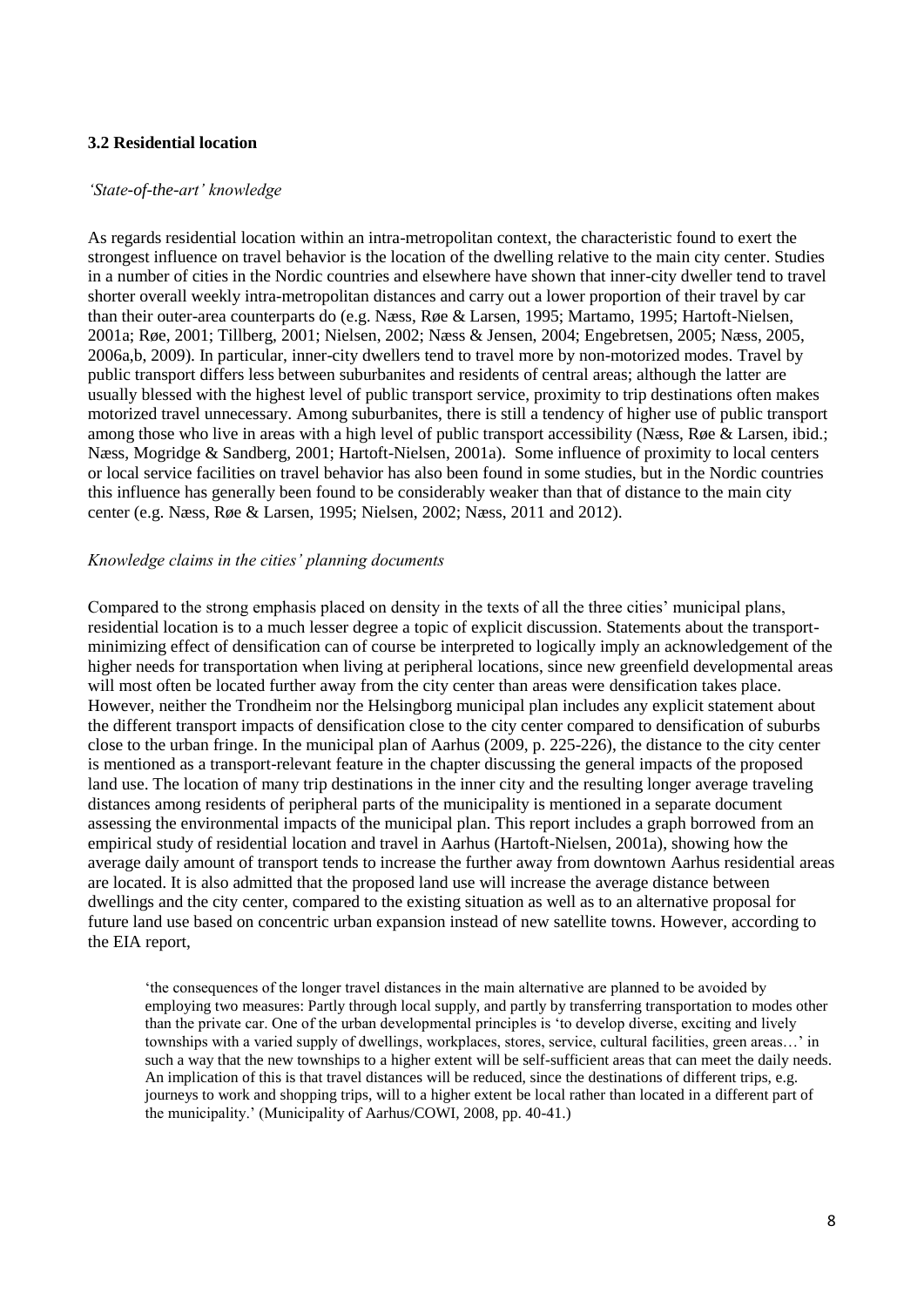The likelihood that local suburban jobs will reduce commuting distances will be discussed in the paragraph below on workplace location. Whereas it is recognized in Aarhus' planning documents (particularly the environmental assessment of the municipal plan) that residential location exerts an important influence on travel behavior, the interpretation of this seems in a way to be sliding from some general statements in the EIA report emphasizing the influence of the location of dwellings relative to the main city center, to statements where the location of the proposed new residential areas is mainly discussed in terms of their proximity to lower-order centers and proposed light rail stations. To the extent that residential location is mentioned explicitly in the planning documents of Helsingborg and Trondheim, this is also referring mainly to the location relative to public transport opportunities.

#### **3.3. Workplace location**

#### *'State-of-the-art' knowledge*

For workplaces, a number of Nordic studies have found lower proportions of car commuting and higher shares of travel by public transit, bicycle or by foot to workplaces located in the inner-city than to suburban jobsites (Monsen, 1983; Hanssen, 1993; Martamo, 1995; Næss & Sandberg, 1996; Hartoft-Nielsen, 2001b; Strømmen, 2001; Næss, 2007). In particular, a strong center-periphery gradient has been found for office workplaces. Contrary to the quite widespread belief that employees at suburban workplaces would on average enjoy shorter commuting distances than those of centrally located jobsites (e.g. Gordon & Richardson, 1989; Giuliano & Small, 1993; Crane & Chatman, 2003; Guth et al., 2009), there is little evidence in the Nordic countries of any such overall tendency. For office workplaces, average commuting trips instead appear to increase slightly the more peripherally the jobs are located (Hartoft-Nielsen, 2001b; Strømmen, 2001). While office workplaces are often highly specialized (requiring high education within a particular discipline and maybe experience within a quite narrow sub-field of professional practice), less specialized workplaces (e.g. within retail, primary education, kindergartens and health care) are more able to recruit employees locally, resulting in somewhat shorter trips to such suburban workplaces (Næss, 2007).

#### *Knowledge claims in the cities' planning documents*

There are some interesting differences in the ways in which the municipal plans of the three cities conceive of the transportation impacts of workplace location. In Aarhus as well as in Helsingborg, the planning documents stress the favorability of locating workplaces close to public transport nodes and stops in order to strengthen alternatives to the private car. In the planning documents of Trondheim, the location of workplaces not only relative to public transport opportunities, but also in relation to the overall center structure of the city is mentioned as crucial. Clearly inspired by the Dutch ABC principle (Verroen et al., 1990), the Trondheim municipal plan (2008a, p. 2) states that labor- or visitor-intensive workplaces should be located centrally with good public transport accessibility. The planning documents also emphasize the importance of the availability of parking opportunities at the workplace and state that the proportion of car commuting will generally be high at workplaces where free parking is provided by the employer. According to the research literature on the influences of urban form on travel behavior (cf. section 2 above), proximity of the workplace to the main city center is normally much more influential to the modal split among commuters than proximity to public transport nodes in the suburbs. In the city center, car commuting is discouraged not only through high accessibility by public transport, but also through narrow and often congested streets as well as scarce and/or expensive parking. In Helsingborg and Aarhus, only the 'carrot' effect of high public transport accessibility is mentioned. In the Trondheim planning documents, this 'carrot' as well as the 'sticks' represented by the worse conditions for driving in the city center are emphasized. These differences in terms of references to different aspects of the influence of workplace location on travel are reflected in the land use proposals of the municipal plans of Trondheim and Aarhus. In Trondheim, the plan states that 60% of the growth in labor-intensive jobs is to take place within the 'public transport arc'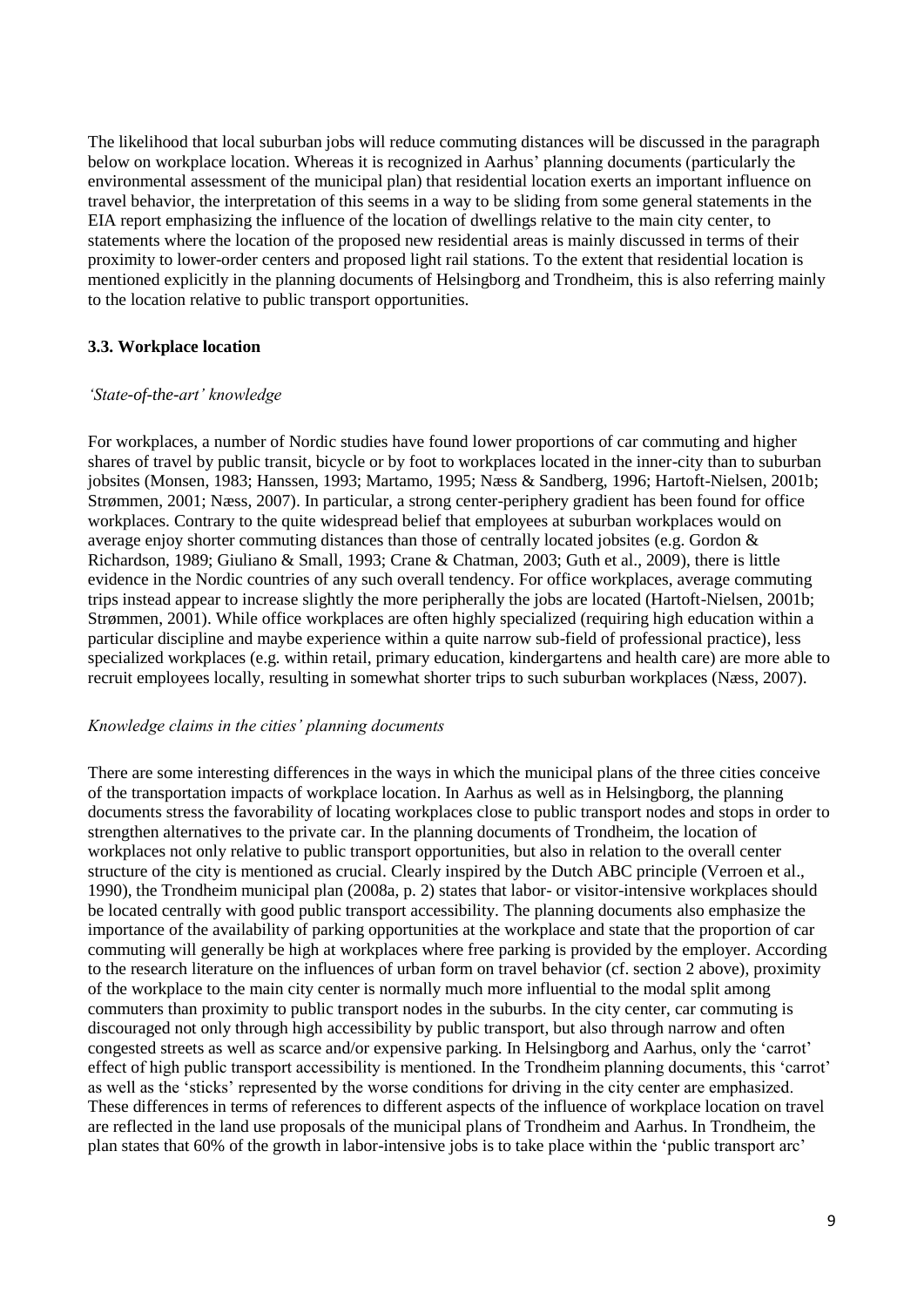(i.e. the main public transport corridor through Trondheim's inner city), whereas in Aarhus only a modest proportion of the capacity for new workplaces<sup>5</sup> is located in the inner city. In Helsingborg, the municipal plan points at the areas around the central public transport terminal as well as around two suburban regional public transport nodes as the preferred locations for labor-intensive workplace location.

## **3.4 Neighborhood diversity and design**

## *'State-of-the-art' knowledge*

**.** 

Whereas much of the research in USA and parts of Europe has focused on the influences of local neighborhood characteristics on travel, the Nordic research shows, as can be seen above, effects on travel behavior mainly from urban form characteristics at a higher geographical scale. In many of the studies in the United States showing effects of neighborhood-scale variables like local-area diversity of land uses or the layout of the local street network, the locations of the investigated neighborhoods relative to the metropolitan center structure have not been taken into consideration in the analyses (Boarnet & Crane, 2001; Cao et al., 2009). For example, in Ewing and Cervero's (2010) meta-analysis, street intersection density and street connectivity were found to be nearly as influential as distance to the city center or employment concentrations on traveling distance by car. However, based on the transport rationales identified in qualitative research (see above), local-area street design (grid-pattern vs. curvilinear cul-de-sac streets) could hardly be expected to exert any strong influence on overall traveling distances by car. Instead, the location of the residence relative to main concentrations of facilities (in particular employment) is likely to exert far stronger influence on traveling distances in general and car travel in particular. In empirical studies in the Nordic countries where both city-scale and neighborhood-scale characteristics have been taken into consideration, the effects of the latter have generally been found to be small, compared to the former (Næss, 2011 and 2012b).

## *Knowledge claims in the cities' planning documents*

The municipal plan of Aarhus expresses a strong faith in the possibility of reducing the need for transport and increasing the shares of environmentally friendly travel modes through mixed land use. For example, it is stated that 'the development of new townships shall aim at creating local communities that are, to some extent, self-sufficient with certain functions, such as stores for daily necessities, and local workplaces. This can reduce the need for transport and influence on the modal split, and hence reduce the environmental loads' (Municipality of Aarhus 2009, p. 40). While provision of local opportunities for daily-life shopping will normally be instrumental in reducing the amount of motorized travel, local job opportunities in new suburban townships is likely to create considerable crisscross traffic between different suburbs as well as trips from the inner parts of the city to the suburban workplaces. Even though higher local jobs-housing balance may reduce commuting distances among the residents of the areas where new jobs have been established, such employment growth may result in longer commutes for those employees who are not local residents, especially if the workplaces in question are specialized and recruit employees from a wide catchment area. This likely effect is not mentioned in the Aarhus planning documents and seems to have been ignored when drawing the conclusions about the merits of suburban job provision. In Helsingborg, combined development of housing and jobs is mentioned first and foremost as a feature of the planned development around the three main regional public transport nodes. In such high-density, central or semicentral areas, the likelihood of obtaining the assumed high shares of commuters by other modes than the private car does not seem unrealistic. Distinct from the two other cities, Trondheim emphasizes neither mixed-use nor jobs-housing balance in its planning documents, and no knowledge claims are thus made about the alleged transport benefits of such land use principles.

<sup>5</sup> A capacity of 35.000 workplaces in urban transformation areas, compared to a capacity of 120.000 new jobs in greenfield development areas (Municipality of Aarhus 2009, p. 17).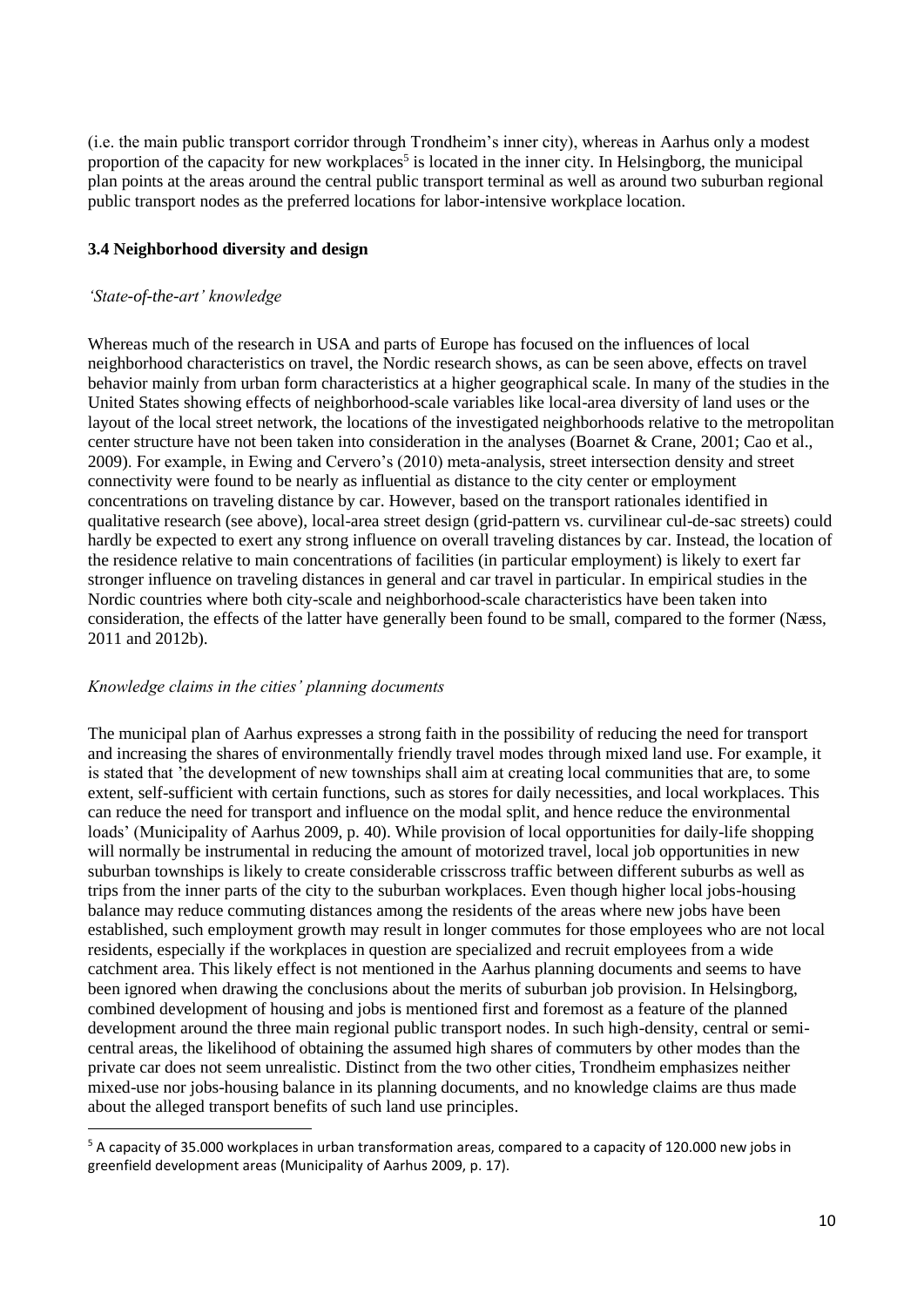## **3.5 Road capacity increase**

Although travel behavior is influenced not only by instrumental, but also by symbolic and affective motivations (Steg et al., 2001), hardly anyone disregards instrumental reasons completely. Assuming that people will aim at reducing travel time, improve travel comfort or reduce direct expenses related to travelling, we may also assume that the relative and absolute quality of the transport systems matter for people's travel behavior. Improvements in transport infrastructure are thus likely to induce travel in terms of trip frequencies and trip lengths. Changes in travel mode will also often occur, depending on the kind of infrastructure that is improved. Whereas public transport improvement can attract previous car drivers as well as bicyclists and pedestrians as new passengers, road improvements facilitating higher travel speed can make users of the latter modes shift to car travel, especially under congested urban conditions.

Below, we will focus on the impact of road capacity increases, since this is the issue where considerable deviations can be found between 'state-of-the-art' knowledge and the knowledge claims in the cities' planning document. The knowledge claims in the planning documents about the impacts of public transport improvements and parking provision, respectively, are generally fairly well in accordance with 'state-of-theart' on these issues. Due to space constraints, we will not go into these topics in the following.

#### *'State-of-the-art' knowledge*

International research during several decades has demonstrated theoretically and empirically that road capacity increases in congested urban areas makes the car a more attractive travel mode and may also facilitate the substitution of short trips (within walking/biking distance) with longer trips. As a result, the modal split changes toward more car traffic, congestion builds up anew, and much of, if not all the time savings due to better traffic flow immediately after opening of the new roads are in a few years lost because of traffic growth (Downs, 1962; Thomson, 1977; Mogridge, 1997; Noland & Lem, 2002; Cairns et al., 2002; Litman, 2011).

Historically, the phenomenon of induced traffic has been understood theoretically for at least one-and-a-half centuries (Schram & Hjort 1840) and demonstrated empirically in several studies over the last eight decades (Christiani & Nielsen et al. 1936; Schmidt & Campbell 1956), induced traffic has traditionally been ignored in standard traffic models. Until the 1990s, the above-mentioned influences of transport infrastructure development were also to some extent contested among transport researchers. However, along with growing empirical documentation, and especially since the publishing of an extensive report on the issue by the British Government's Standing Advisory Committee on Trunk Road Assessment (SACTRA, 1994), academic studies denying the traffic-generating impact of road capacity increases in congested transport corridors are rarely found. Some studies of induced traffic have also been carried out in the Nordic countries (Engebretsen, 1996; Næss, Mogridge & Sandberg, 2001; Næss & Møller, 2004, Twitchett, 2013), demonstrating the importance of the travel time ratio between car and public transport (and also nonmotorized modes) to the proportions of travelers preferring each different mode. In cities with congestion on the road network, the inhabitants' choices of mode of transportation are influenced by the relative speeds of car and public transport, measured from door-to-door, as well as by the availability of parking facilities. Road extensions in order to reduce congestion will usually release a latent demand for space on the roads and thus cause a higher proportion of the commuters to choose the car mode, whereas faster and better public transport may have the opposite effect.

## *Knowledge claims in the cities' planning documents*

The impacts of road capacity increase on travel behavior and traffic growth are downplayed in the planning documents of all three cities. Although none of the cities' planning documents explicitly reject that increased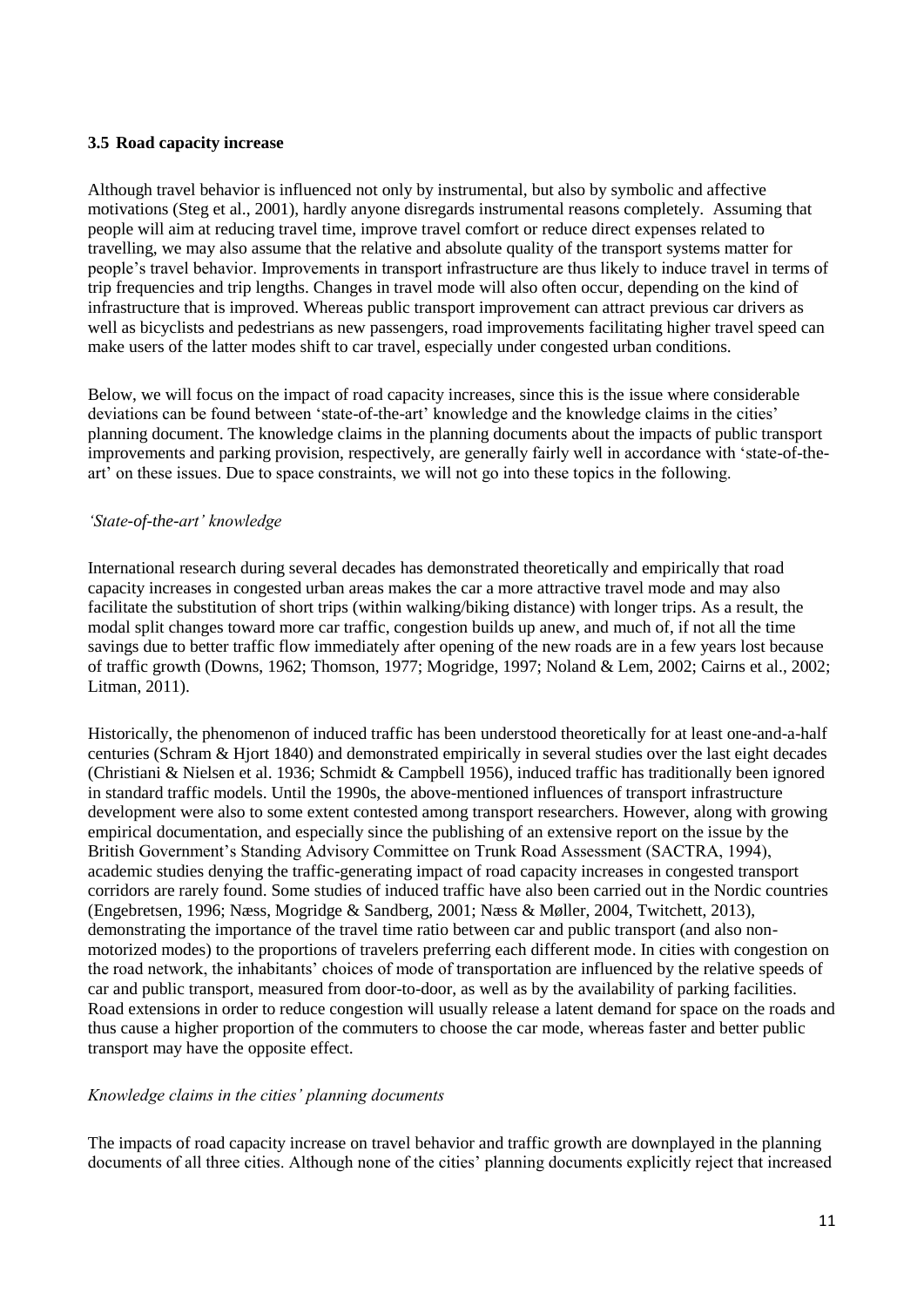road capacity in urban regions tends to induce traffic growth beyond what would have occurred in the absence of such capacity increase, these influences are not mentioned in any of the municipal plans and only implicitly hinted at in a few of the background documents. The message that shines through when reading the municipal plans is that the amount of transport and the modal split between car, public transport and nonmotorized modes are influenced by land use, the provision of public transport and (in one of the cities) the availability of free parking, whereas road construction does not play any role worth mentioning.

In Aarhus, the Environmental Assessment of the municipal plan admits that the planned development of transport infrastructure within the municipality and the surrounding region, combined with the growth in employment and residences, will result in increasing traffic. In the environmental assessment, this is not included as an impact, since it is partly considered to be due to 'background' traffic growth. The EIA report still admits that this growth is supported by Aarhus' planning, since the planned infrastructure development facilitates increased commuting by car (Municipality of Aarhus/COWI, 2008, p. 43). In the municipal plan itself this is, however, barely mentioned. Instead, road capacity increase is depicted as a necessary response to traffic growth caused by the general societal development. Similarly, in Helsingborg's Traffic Plan, it is stated that the combined effect of widening one of the main roads from two lanes into an 'urban motorway' of four lanes, the construction of a new harbor access road, and allowing car traffic in a street presently used only by public and non-motorized traffic will be a traffic increase only from 100,500 to 101,000 cars, i.e. by 0.5 per cent (Municipality of Helsingborg, 2007, p. 36). Somewhat contradictory to this, the Traffic plan also admits that car traffic tends to increase if the network for car traffic is extended. This qualitative and isolated statement is, however, not reflected in the quantitative figures. In the Trondheim case, the only available assessment of the impact of road capacity increases is an EIA of a planned improvement of the main highway in the southern part of the municipality (Norwegian National Public Roads Administration, 2008). According to this assessment, the establishment of a new four-lane motorway instead of the existing twolane road will lead to only marginal changes in the total traffic volume, compared to the 'do-nothing' alternative, with traffic increases on 8 stretches and reductions on 7 stretches (ibid., p. 26). It is also stated that the new motorway will improve speeds not only for car traffic but also for buses and hence not affect the modal split to any extent worth mentioning (ibid., p. 63). This claim disregards the fact that buses will have to drive off and on the motorway in order to pick up and let off passengers at stops, which are typically located in urban settlements and not along the motorway. The speed improvement will therefore be more modest for buses than for car traffic. This fact is actually pointed at in another of the planning documents of Trondheim (Municipality of Trondheim 2008c, p. 6). The Municipal council of Trondheim appears to be aware of the tendency of increase road capacity to increase car traffic, indicated by the following statement in the Environmental Package for Transport:

'New roads will together lead to a considerably increased capacity of the road network in Trondheim. The Municipal Council intends to implement measures to ensure that this capacity increase does not result in a corresponding increase in car traffic and its related pollution.' (Municipality of Trondheim, 2008, p. 3.)

The quote illustrates that as long as you have knowledge, you can use that knowledge even when you do not plan in accordance with the immediate policy implications of this knowledge (seen in relation to planning goals), for example by identifying needs for compensatory measures.

As can be seen, there seems to be differing assumptions between the local authorities in Trondheim and the Norwegian national road authority over the extent to which road capacity increases induce a growth in car traffic, where the statements of the municipal politicians and planners in Trondheim are more in line with state-of-the art knowledge (cf. section 2) than their counterparts in the national road administration.

## **3.6. Summarizing on 'state-of-the-art' knowledge and knowledge claims in planning documents**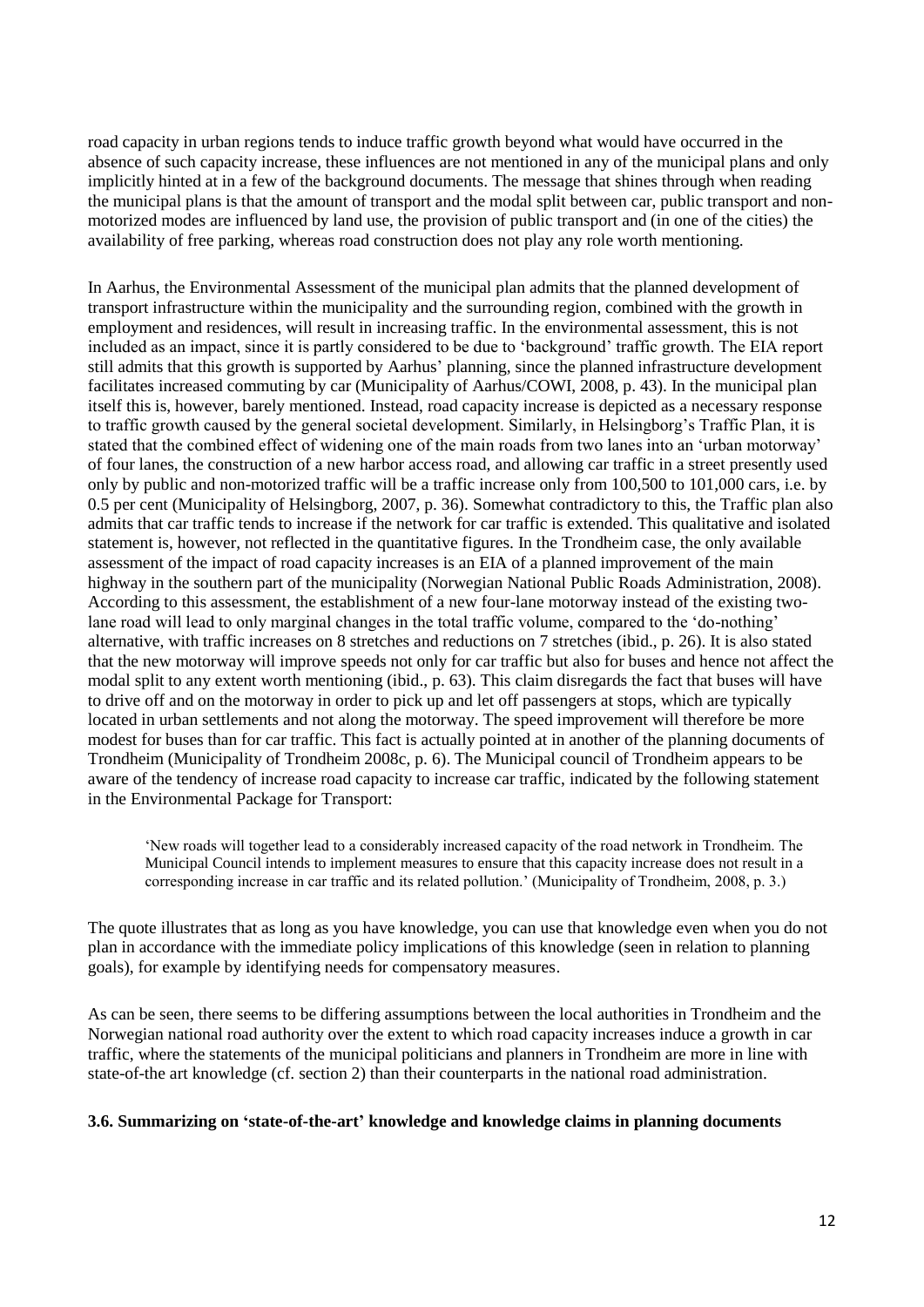Several of the influences of urban structural characteristics on sustainability parameters mentioned in the preceding 'state-of-the-art' paragraphs have been subject to controversies in public debates. Defending their position against criticism of unsustainable traveling patterns, advocates of low-density and decentralized urban developmental patterns (including supporters of alternative urban sustainability ideals such as 'the green city' or 'the polycentric city') have often raised doubt about the relationships between urban form and travel emphasized by compact city proponents (see, e.g., Breheny, 1992; Williams et al., 2000; Bruegmann, 2005). It is also not uncommon to encounter debaters denying that road capacity increase in urban areas induces more car traffic. Such counter-claims must, however, be evaluated on their own scientific credibility. Often, they are based on transport modeling simulations where the results merely reflect the assumptions fed into the models. In other cases, skeptics have drawn general conclusions based on investigations of relationships between other urban structural characteristics (such as neighborhood-scale density) or other aspects of travel behavior (e.g. travel time instead of traveling distances or modal split) than those which, from theoretical considerations, could be expected to be the most important ones. To our knowledge, none of the research studies concluding about small or no influence of urban structure on travel have investigated causality by means of qualitative methods or discussed the existence or non-existence of causal mechanisms between urban structure and travel from a theoretical point of view. Quite often, the counter-claims are raised by representatives of conservative think-tanks fearing that the research showing adverse environmental effects of sprawl and urban highway development could be used to change the status quo in urban development (Owens & Cowell, 2002; see also Jacques et al., 2008 for a wider account). Within academic scholarly work addressing the Nordic/Scandinavian context, there is rather overwhelming agreement that the urban land use and infrastructural characteristics identified above in this section do influence travel behavior and greenhouse gas emissions from transportation (although the magnitude of the effects will necessarily vary, depending on the city context). Most of the relationships are theoretically well understood, the causal mechanisms by which land use and infrastructure affect individuals' travel behavior have been identified empirically in a Nordic context through qualitative research, and the aggregate-level effects have been shown in several quantitative studies controlling for demographic, socioeconomic and in many cases also attitudinal variables. We therefore consider the validity of these conclusions about the impacts of urban land use and transport infrastructure provision on travel behavior to be generally high. Based on the preceding review, Table 1 summarizes 'state-of-the-art' knowledge about urban structural characteristics considered to be favorable and unfavorable to sustainable mobility.

(Table 1 approx. here)

Table 2 offers an overview of the extent to which the knowledge claims presented in the planning documents of the city regions on travel behavioral impacts of land use and transport infrastructure could be assessed (based on theory-informed, qualitative judgment) to be in line with state-of-the-art knowledge.

## (Table 2 approx. here)

The greatest deviations from 'state-of-the-art' knowledge can be found in the way the cities present the effects of road capacity increases. For workplace locations, the consistency of the knowledge claims in the planning documents with state-of-the-art knowledge varies considerably between the cities, with one city (Trondheim) presenting the travel impacts in high accordance with 'state-of-the-art knowledge' whereas in the claims of another city (Aarhus) such knowledge is used in an incomplete and for some aspects distorted way.

The greatest deviations from 'state-of-the-art knowledge' can be found in the way the cities present the effects of road capacity increases. The main way in which knowledge claims inconsistent with state-of-theart knowledge about the effects of road capacity increase are presented in the cities' planning documents is by ignoring the traffic-generating effect of building wider roads in transport corridors where congestion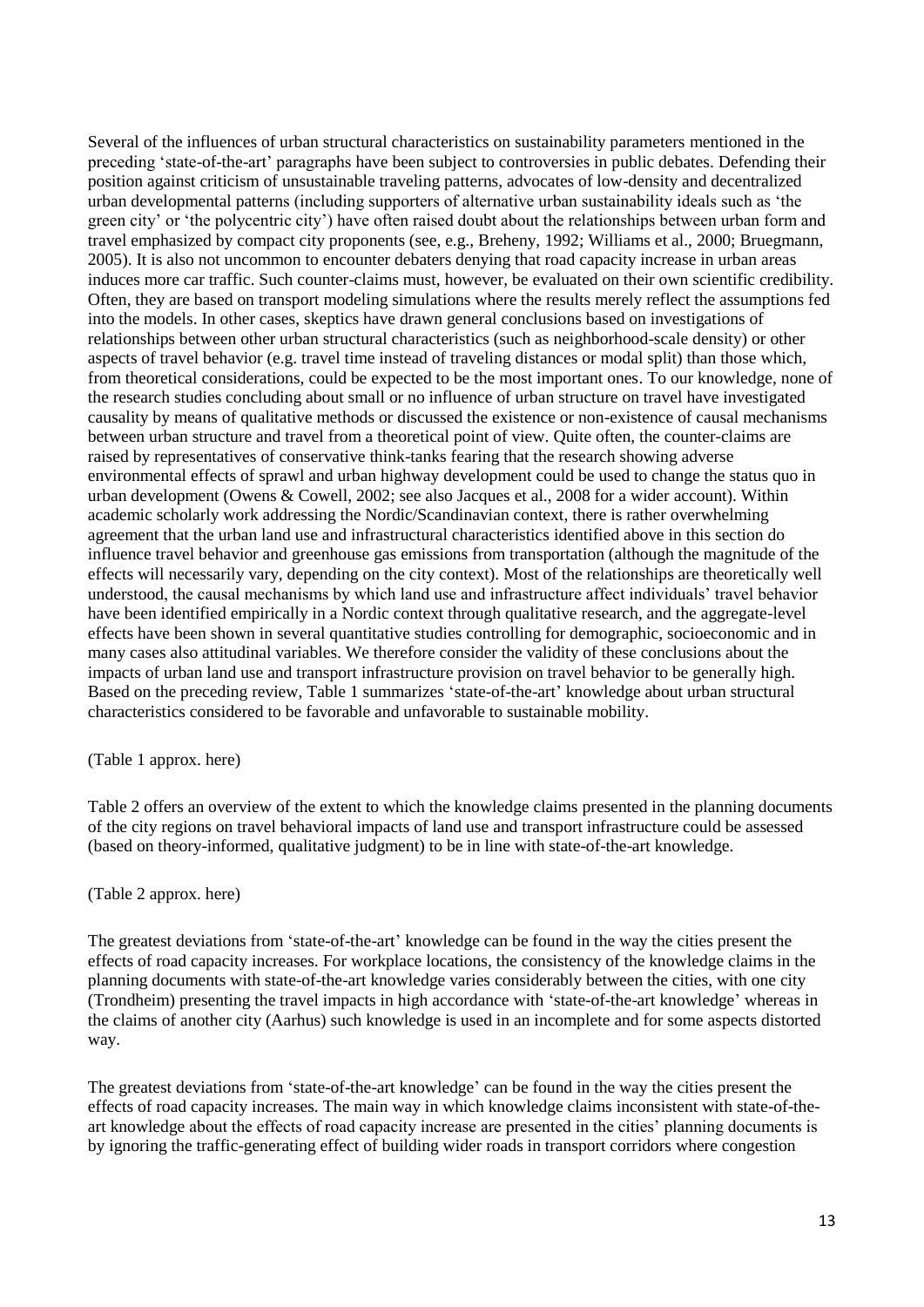occurs. By presenting the future traffic volume as being equally large with and without increased road capacity, these documents convey the message that the construction of new and wider urban highways is not in conflict with goals of reducing car traffic and its related emissions. In the case of Trondheim this claim is, however, contested, where the municipality's own planners and politicians appear to be aware of the tendency of road capacity increase to induce more car traffic whereas this effect is ignored in the EIA document produced by the national road administration. When it comes to workplaces, the main misinterpretation of state-of-the-art knowledge is to consider only the effect of proximity to public transport nodes while ignoring the deterrent effects against car commuting caused by narrow streets, frequent street crossings and scarcity of parking typical for inner-city locations. In the case of Aarhus, this interpretation, together with an unrealistic belief in reduced travel distances due to mixed land use in suburban settlements, results in a presentation of workplace location close to the planned suburban stops of the city's projected light rail line as favorable seen from the perspective of reducing car commuting.

The issues of density and residential location are also represented by the cities in ways more or less consistent with 'state-of-the-art' knowledge. In two of the cities, the discussion of the relationship between density and transport refers to density at the scale of the whole city, whereas in one city (Aarhus) density is discussed only at a neighborhood scale. While the latter usually has some effects on the length of non-work trips and on the modal split, the density of the city as a whole is usually more important to the overall amount of transport and the dependency of cars. In dense cities, residences will, other things equal, on average be located closer to the central parts of the city than in less densely developed cities. They will therefore also tend to be located closer to the concentration of jobs and other facilities usually found in the inner and central areas. This aspect of residential location is ignored in the Aarhus planning documents, where the discussion of residential location refers mainly to proximity to stops on the projected light rail line.

## **4. Concluding remarks**

In each of the three case city regions, policy goals of reducing greenhouse gas emissions and limiting the growth in car traffic have been formulated. According to the municipal plan for *Aarhus*, a central goal is for Aarhus to become CO<sub>2</sub> neutral by the year 2030 (Municipality of Aarhus, 2009, p. 12). The Municipal plan of Trondheim (2008) states that the Trondheim region is to become a role model for competitive and sustainable land use and transport solutions, among other things by reducing the transport-related  $CO<sub>2</sub>$ emissions by 20% compared to the 2008 level, a.o. by locating residences and workplaces in such a way that the need for transport is reduced (ibid., p. 16). In Helsingborg, the Municipal plan mentions 'Reducing the environmental load and dealing with climate change' and 'Dealing with increased needs for travel and transport' as two of the five main challenges.

Needless to say, the achievement of such goals depends on whether or not the land use and infrastructure planning measures chosen by the cities will actually contribute to reducing the amounts of car traffic and the associated greenhouse gas emissions. And the choice of measures efficient to achieving that end depends on knowledge about the likely impacts of different strategies for urban land use and transport infrastructure development. The use of valid knowledge about such consequences is necessary in order to systematically and consciously make plans that contribute to reduction rather than growth in traffic volumes and related environmental impacts.

Our review of key planning documents in the three medium-sized Scandinavian city regions shows that the knowledge claims about travel behavioral impacts of proposed land use and transport infrastructure presented in the documents are to varying extent in accordance with 'state-of-the-art' academic knowledge on these topics. In line with this knowledge, the cities' planning documents present dense urban development and public transport improvement as favorable to goals of reducing urban motoring. The importance of workplace and residential location is also highlighted. Some of the old planning assumptions referred to in the introduction of this paper are, however, encountered also in the investigated planning documents, which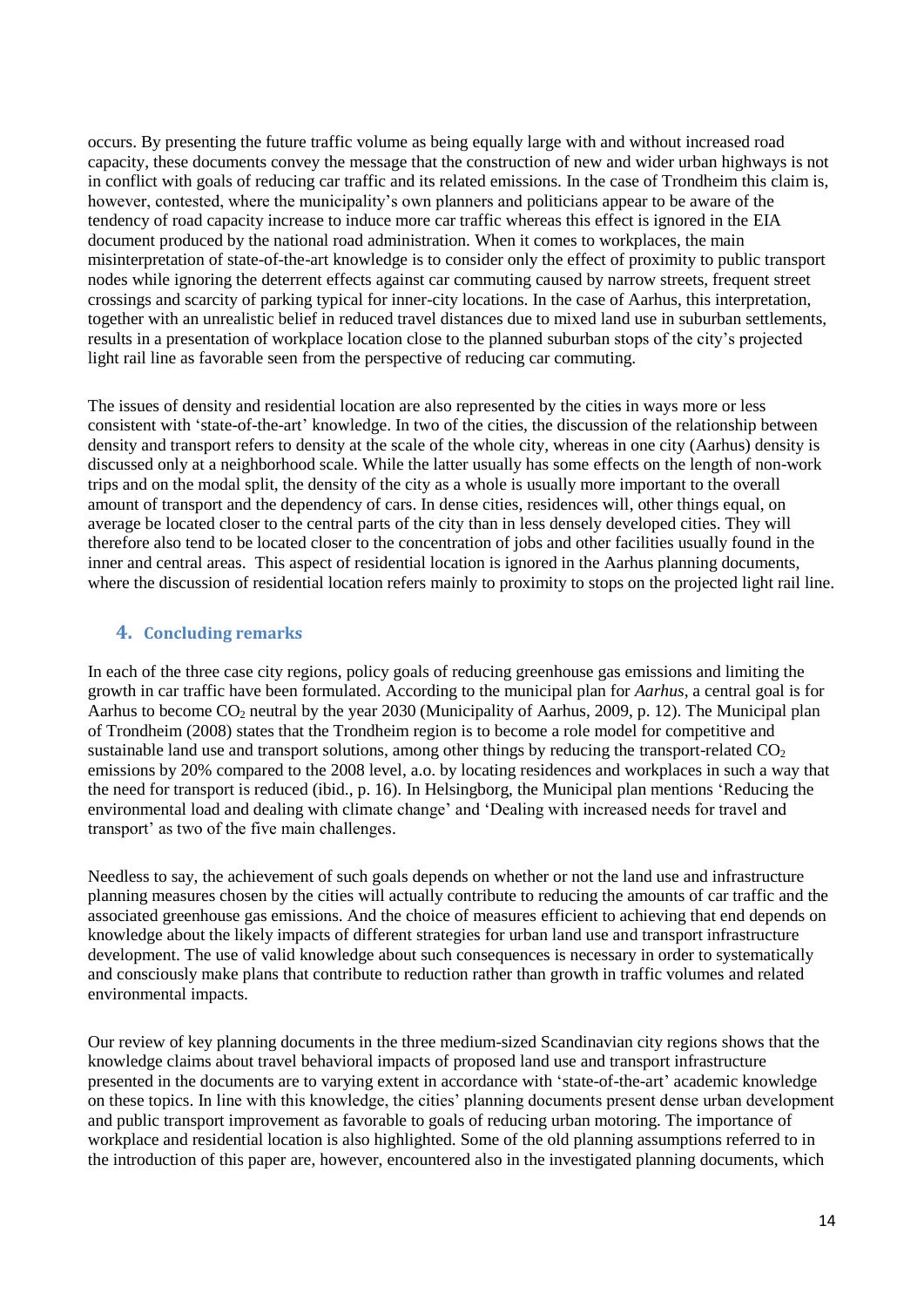were produced only a few years ago. In some of the plans, proximity to public transport stops is emphasized rather than proximity to inner-city concentrations of jobs and other facilities, and density is discussed at a neighborhood scale rather than at a city scale. These interpretations support spatial developmental patterns associated with 'new (sub)urbanism' but are not addressing the aspects of density and locations of jobs and housing that are, according to the academic knowledge, of highest importance to travel behavior. The planning documents also often ignore the traffic-generating effect of increased road capacity. While the competition between car and public transport is recognized in the impact assessments of public transport improvement, forecasts of changes in traffic volumes due to road constructions tend to ignore that a field of competition exists between car traffic and other travel modes.

Our case study based investigation of course does not provide any basis for statistical generalizations. We do, however, believe that the discrepancies between knowledge claims in planning documents and 'state-ofthe-art' knowledge may correspond with practice in other European and in wider international contexts. At least in countries where the availability of mobility resources is high enough to enable people to choose jobs and services beyond their local neighborhoods and where congestion exists on urban highways, developing new 'self-sufficient' suburbs are likely to generate more motorized travel, and urban road construction is likely to induce more car traffic. In spite of this, impact assessments for new highways in metropolitan areas often ignore their traffic-generating effects (Litman, 2011), and proponents of 'new urbanism' often exaggerate the effects on travel behavior from building new suburbs with a somewhat higher density and a higher degree of land use mix (Architecture Week, 2008). The 'planning myths' encountered in the case cities can be retrieved in current discourses among land use and transport planners, for example on websites about 'smart growth', 'transit-oriented development' and 'new urbanism' (e.g. CNU, 2013), in policy documents e.g. about 'polycentricity' (Davoudi, 2003; Jensen & Richardson, 2004), and not least in transport modeling practice (Nielsen & Fosgerau 2005; MOTOS, 2007; Andersen, 2013).

The findings of inconsistencies between knowledge claims in planning documents and state-of-the-art knowledge could indicate that this is part of the explanation why greenhouse gas emissions from road traffic continue to increase. More research is, however, needed to uncover the consequences of such claims to the actually planned land use and infrastructure development, as well as the causes of the above deviations between knowledge claims and 'state-of-the-art' knowledge: Are they resulting from ignorance, cognitive dissonance and/or strategic misrepresentation (Festinger, 1956; Flyvbjerg, 2007)? The direction of causality between the knowledge claims in the planning documents and the proposed land use and infrastructure is not necessarily straightforward. The question still remains whether proposals for sprawling and caraccommodating developmental patterns despite sustainability goals are the results of cause-effect assumptions inconsistent with state-of-the-art knowledge or the opposite is the case: that knowledge is filtered and distorted in order to fit better with already preferred land use and infrastructure solutions.

Since the likelihood of achieving sustainability goals relies heavily on whether the measures chosen are productive or counter-productive, judged against this end, knowledge obviously matters. Knowledge about the impacts of different policies is also necessary to understand what is at stake in conflicts between different interest groups about spatial urban development. Insofar as the 'ontological turn' can lead to a reinvigorated research interest in the outcomes of spatial planning without disregarding the insights brought by processoriented planning research, it should therefore be welcomed. Such a balanced focus on outcome as well as process should, however, perhaps not be labeled a 'turn', since this term bears connotations of turning one's back completely to the ideas held by the dominating 'pre-turn' discourse.

**Acknowledgments**: The research on which this article is based was funded by the Sweish Innovation Agency VINNOVA. The authors want to thank project team members Robert Hrejla, Enza Lissandrello,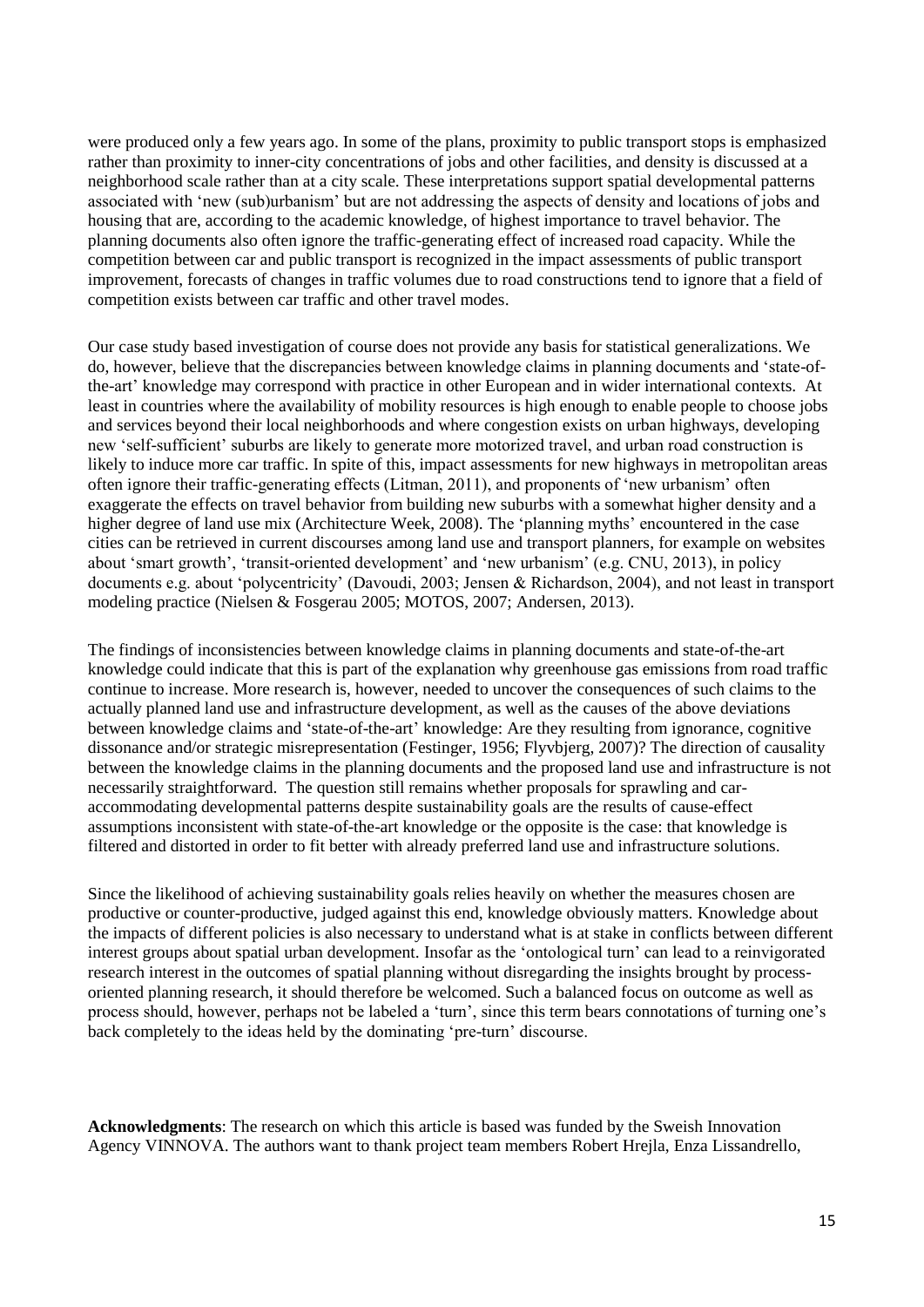Frode Longva and Tomas Svensson, as well as the three anonymous referees of PT&P, for valuable comments on previous versions of the article.

#### **References**:

- Andersen, J. (2013) *The shaping of transport model based knowledge production: An embedded case study of Danish transport modelling practice in a contemporary and historical perspective.* Ph.D. thesis. Aalborg: Aalborg University.
- Architecture Week (2008) New Urbanism in Charlotte. *Architecture Week*, 9 April 2008, accessed at http://www.architectureweek.com/2008/0409/building\_1-2.html
- Banister, D. (2008) The sustainable mobility paradigm*, Transport Policy*, 15, pp.73-80.
- Bengs, C. (2005): Planning Theory for the naive? *European Journal of Spatial Development*, http://www.nordregio.se/EJSD (Debate and Miscellaneous, July).
- Bhaskar, R. (1998) *The Possibility of Naturalism. A Philosophical Critique of the Contemporary Human Sciences*. Third Edition (London/New York: Routledge). (First published 1979.)
- Bhaskar, R. (2008) *A Realist Theory of Science – with a new introduction* (London/New York: Routledge). (First published 1975.)
- Boarnet, M. & Crane, R. (2001) *Travel by design: The influence of urban form on travel*. Oxford and New York: Oxford University Press.
- Boarnet, M. & Sarmiento, S. (1998) Can Land Use Policy Really Affect Travel Behavior? A Study of the Link between Non-Work Travel and Land Use Characteristics, *Urban Studies*, 35 (7), pp.1115-1169.
- Buch-Hansen, H. & Nielsen, P. (2005) Kritisk realisme (Frederiksberg: Roskilde University Press).
- Cao, X; Mokhtarian , P. L. & Handy, S. (2009) Examining the Impacts of Residential Self-Selection on Travel Behaviour: A Focus on Empirical Findings, *Transport Reviews*, 29 (3), pp.359-395.
- CNU (2013): *Canons of Sustainable Architecture and Urbanism. A Companion to the Charter of New Urbanism*. Accessed March 25, 2013 at http://www.cnu.org/sites/files/Canons.pdf.
- Christiani & Nielsen; Højgaard & Schultz A/S; Kampmann and Kierulff & Saxild A/S (1936): *Motorveje med Broer over Storebælt og Øresund, Copenhagen*, Egmont H. Petersen.
- Crane, Randall, and Daniel G. Chatman (2003) Traffic and Sprawl: Evidence from U.S. Commuting, 1985 to 1997. Planning and Markets 6 (1) (September).
- Davoudi, S. (2003) Polycentricity in European Spatial Planning; From an Analytical Tool to a Normative Agenda. *European Planning Studies*, 11(8), pp. 979-999.
- Engebretsen, Ø. (1996) *Lokalisering, tilgjengelighet og arbeidsreiser. En analyse avarbeidsreiser i Osloregionens sørkorridor basert på kriteriene i ABC-systemet*. (Location, accessibility and journeys to work. An analysis of commutes in the South corridor of the Oslo region based on the criteria of the ABC system). TØI Working Paper 1048/1996. Institute of Transport Economics, Oslo. Engebretsen, Ø. (2005) *Location and daily mobility*. Paper for the 45th Congress of the European Regional Science Association at Vrije Universiteit, Amsterdam, 23-27 August 2005.
- Engebretsen, Ø.; Hanssen, J. U. & Strand, A. (2010) *Handelslokalisering og transport* (Oslo: Institute of Transport Economics).
- Escobar, A. (2007) The 'ontological turn' in social theory. A Commentary on 'Human geography without scale', by Sallie Marston, John Paul Jones II and Keith Woodward. *Transactions of the Institute of British Geographers*, 32: 106–111.
- Ewing, R. & Cervero, R. (2010) Travel and the Built Environment, *Journal of the American Planning Association*, 76 (3), pp.1-30.
- Fainstein, S. and Fainstein, N. (1996) City Planning and Political Values: An Updated View. In Campbell, S. and Fainstein, S. (eds.) *Readings in Planning Theory*, pp. 265-287. Malden, Mass./Oxford: Blackwell.

Festinger, L. (1957) *A Theory of Cognitive Dissonance* (Stanford, CA: Stanford University Press).

Flyvbjerg, B. (2007): Policy and planning for large-infrastructure projects: problems, causes, cures, *Environment and Planning B: Planning and Design* 34 (4), pp.578-597.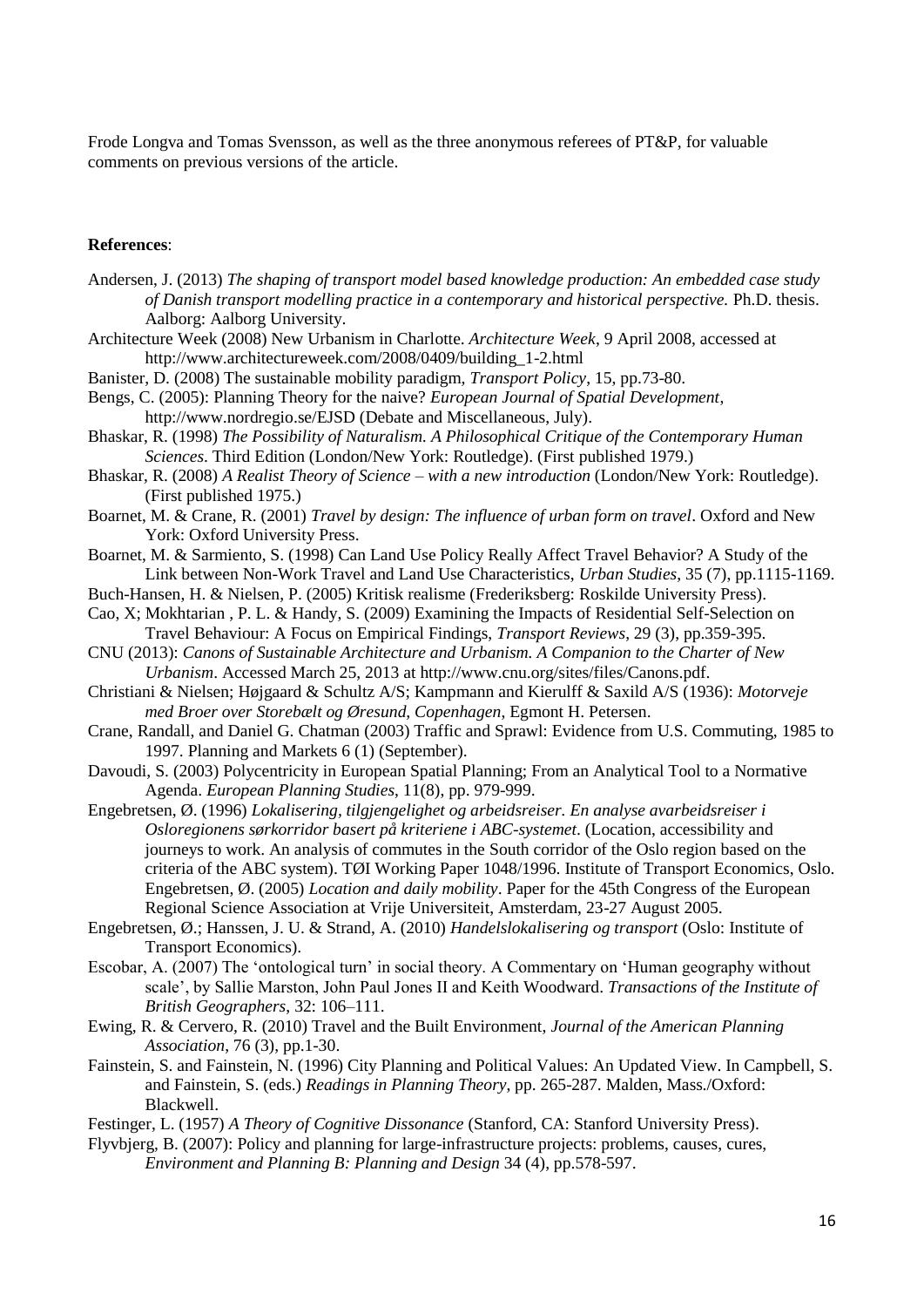- Giuliano, G. & Small, K. A. (1993) Is the journey to work explained by urban structure?, *Urban Studies* , 30 (9), pp. 1485-1500.
- Gordon, P. & Richardson, H. W. (1989) Gasoline Consumption and Cities. A Reply, *Journal of the American Planning Association*, 55 (3), pp. 342-346.
- Guth, D.; Holz-Rau, C. & Maciolek, M. (2009) *Employment suburbanization and commuter traffic in German city regions.* Paper presented at the 9<sup>th</sup> Swiss Transport Research Conference, Ascona, September 9-11, 2009.
- Hanssen, J. U. (1993) *Transportmessige virkning er av næringsvirksomheters lokalisering* (Oslo: Institute of Transport Economics).
- Hartoft-Nielsen, P. (2001a) *Boliglokalisering og transportadfærd* (Hørsholm: Danish Forest and Landscape Research Institute).
- Hartoft-Nielsen, P. (2001b) *Arbejdspladslokalisering og transportadfærd* (Hørsholm: Forskningscenteret for skov og landskab).
- Healey, P. (1992/1996) Planning Through Debate. The Communicative Turn in Planning Theory. In Campbell, S. and Fainstein, S. (eds.) *Readings in Planning Theory*, pp. 234-257. Cambridge, Mass./Oxford: Blackwell. (Originally published in *Town Planning Review*, Vol. 63 (2), 1992)
- Hoftun, S. (2002): *The emergence of a sustainable urban form – a study of the different factors influencing what is considered the best strategy for urban sustainability in Norway*. Oslo/Aalborg, University of Oslo/Aalborg University.
- Høyer, K. G. (1999) *Sustainable mobility – the concept and its implications.* Ph.D. thesis. (Roskilde/Sogndal: Roskilde University and Western Norway Research Center).
- Høyer, K. G. & Næss, P. (2008) "Interdisciplinarity, Ecology and Scientific Theory The Case of Sustainable Urban Development." *Journal of Critical Realism*, 7 (2), pp. 5-33.
- Huxley, M. & Yiftachel, O. (2000) "New Paradigm or Old Myopia? Unsettling the Communicative Turn in Planning Theory." *Journal of Planning Education and Research*, 19 (4), pp.333-342.
- Jacques, P.J., Dunlap, R.E. & Freeman, M. (2008) The organisation of denial: conservative think tanks and environmental scepticism. *Environmental Politics* 17 (3), pp. 349-385.
- Jensen, O. B. & Richardson, T. (2004) *Making European Space: Mobility, Power and Territorial Identity*. London: Routledge.
- Kenworthy, J. R. (1990) Don't shoot me I'm only the transport planner (apologies to Elton John), in: P. W. G. Newman and J. R. Kenworthy and T. Lyons (Eds) *Transport Energy Conservation Policies for Australian Cities: Strategies for Reducing Automobile Dependence*, Attachment 16 (20 pages). (Perth: Murdoch University).
- Kenworthy J. R. (2003) *Transport Energy Use and Greenhouse Gases in Urban Passenger Transport Systems: A Study of 84 Global Cities* (Perth: Murdoch University).
- Keyes, D. L. (1976) Energy and land use: An instrument of US conservation policy? *Energy Policy*, 4 (3), pp.225-236.
- Lefévre, B. (2010) Urban transport energy consumption: determinants and strategies for its reduction. An analysis of the literature, *Sapiens*, 2 (3), pp.1-17.
- Lewis, P.A., (2003) Recent Developments in Economic Methodology: The Rhetorical and Ontological Turns, *Foundations of Science*, 8 (1): 51-68.
- Litman, T. (2011) Generated Traffic and Induced Travel. Implications for Transport Planning. Version of June 8, 2011 (Victoria: Victoria Transport Policy Institute, http://www.vtpi.org/gentraf.pdf).
- Martamo, R. (1995) *Työssäkäyntietäisyydet Suomessa* (Helsinki: Miljöministeriet, Markanvändingsavdelningen).
- Ministry of the Environment (DK) (2007) *Fingerplan 2007*. Landsplandirektiv for hovedstadsområdets planlægning. Copenhagen: Ministry of the Envionment.
- Ministry of the Environment (NO) (1993): *National Policy Provisions on Coordinated Land Use and Transport Planning*. T-5/93. Oslo: Ministry of the Envionment.
- Ministry of the Environment (NO) (2011): *National Expectations to Regional and Municipal Planning*. T-1497. Oslo: Ministry of the Envionment.
- Mogridge, M. J. H. (1997) The self-defeating nature of urban road capacity policy. A review of theories, disputes and available evidence, *Transport Policy*, 4 (1), pp.5-23.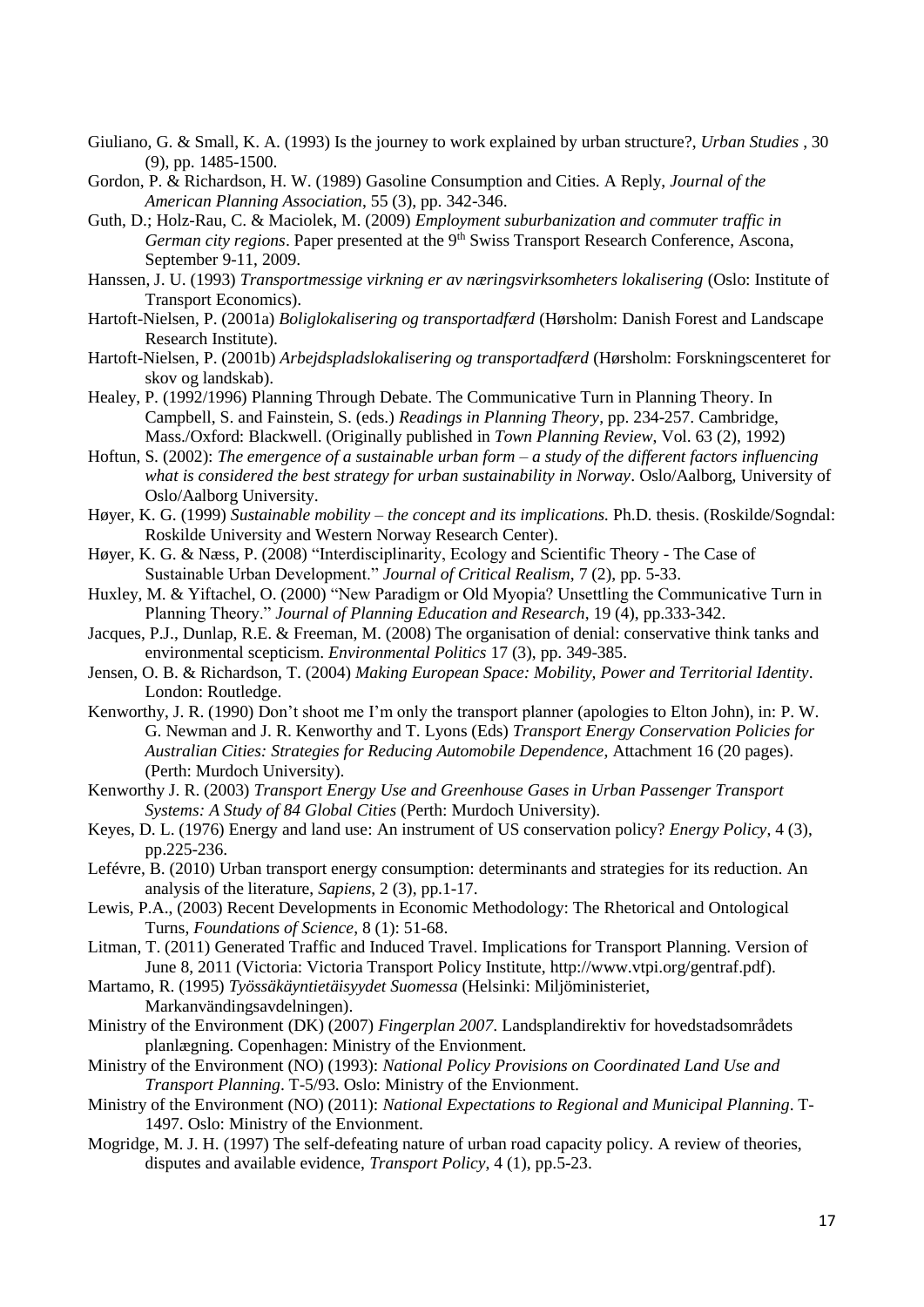Monsen, G. (1983) *Bedriftsflytting - endring i arbeidsreise og energiforbruk* (Oslo: University of Oslo). MOTOS (2007) *Transport modelling: towards operational standards in Europe*. Available at:

http://www.motosproject.eu/?po\_id=handbook (accessed 12 June 2010).

- Municipality of Aarhus (2009) *Hovedstruktur - Kommuneplan 2009* (Aarhus: Municipality of Aarhus).
- Municipality of Aarhus/COWI (2008) *Miljøvuredering af Kommuneplanforslag* (Aarhus: Municipality of Aarhus/COWI).

Municipality of Helsingborg (2007) *Trafikplan för staden. Ny syn på trafiken i morgondagens Helsingborg* (Helsingborg: Municipality of Helsingborg).

- Municipality of Helsingborg (2010) *ÖP 2010 – en strategisk översiktsplan för Helsingborgs utveckling* (Helsingborg: Municipality of Helsingborg).
- Municipality of Trondheim (2008a) *Kommuneplanens samfunnsdel 2009 - 2020* (Trondheim: Municipality of Trondheim).

Municipality of Trondheim (2008b) *Trondheim kommunes miljøpakke for transport - et forlik mellom 6 partier i Trondheim bystyre* (Trondheim: Municipality of Trondheim).

- Municipality of Trondheim (2008c) Working paper of March 25, 2008 prepared by the Chief Officer for the Climate Committee (Trondheim: Municipality of Trondheim, the Urban Planning Office).
- Næss, P. & Jensen, O. B. (2004) Urban Structure Matters, Even in a Small Town, *Journal of Environmental Planning and Management*, 47 (1), pp.35-56.
- Næss, P. & Saglie, I. L. (2000): "Surviving between the trenches: Planning research, methodology and theory of science." *European Planning Studies*, 8 (6), pp. 729 - 750.
- Næss, P. & Sandberg, S. L. (1996) Workplace Location, Modal Split and Energy Use for Commuting Trips, *Urban Studies*, 33 (3), pp.557-580.
- Næss, P. (1993) Transportation Energy in Swedish Towns and Regions, *Scandinavian Housing and Planning Research*, 10 (4), pp.187-206.

http://www.informaworld.com/smpp/content~db=all~content=a785720374

- Næss, P. (2001) "Urban Planning and Sustainable Development." *European Planning Studies*, 9 (4), pp. 503- 524.
- Næss, P. (2004) Prediction, Regressions and Critical Realism. *Journal of Critical Realism*, 3 (1), pp. 133- 164.
- Næss, P. (2005) Residential Location Affects Travel Behavior But How and Why? The case of Copenhagen Metropolitan Area, *Progress in Planning*, 63 (2), pp. 167-257.
- Næss, P. (2006a) *Urban Structure Matters: Residential Location, Car Dependence and Travel Behaviour* (New York/London: Routledge).
- Næss, P. (2007) The impacts of job and household decentralization on commuting distances and travel modes: Experiences from the Copenhagen region and other Nordic urban areas, *Informationen zur Raumentwicklung*, Heft 2/3.2007, pp.149-168.
- Næss, P. (2009) Residential Self-Selection and Appropriate Control Variables in Land Use–Travel Studies, *Transport Reviews*, 29 (3), 293-324.
- Næss, P. (2011) 'New urbanism' or metropolitan-level centralization? A comparison of the influences of metropolitan-level and neighborhood-level urban form characteristics on travel behavior, *Journal of Transport and Land Use*, 4 (1), pp. 25-44.
- Næss, P. (2012) Urban form and travel behavior: experience from a Nordic context, *Journal of Transport and Land Use*, 5 (2), pp. 21-45.
- Næss, P. (2012): Kritisk realisme og byplanforskning. (Critical realism and urban planning research.) *FORMakademisk*, Vol. 5 No. 2, 2012 Art. 4, pp. 1 - 17
- Næss, P., Sandberg, S. L. & Røe, P. G. (1996) Energy Use for Transportation in 22 Nordic Towns, *Scandinavian Housing and Planning Research*, 13 (2), pp.79-97.
- Næss, P.; Mogridge, M. J. H. & Sandberg, S. L. (2001) Wider Roads, More Cars, *Natural Resources Forum*, 25, pp.147-155.
- Næss, P.; Næss, T. & Strand, A. (2011b) Oslo's farewell to urban sprawl, *European Planning Studies*,19 (1), pp.113-139.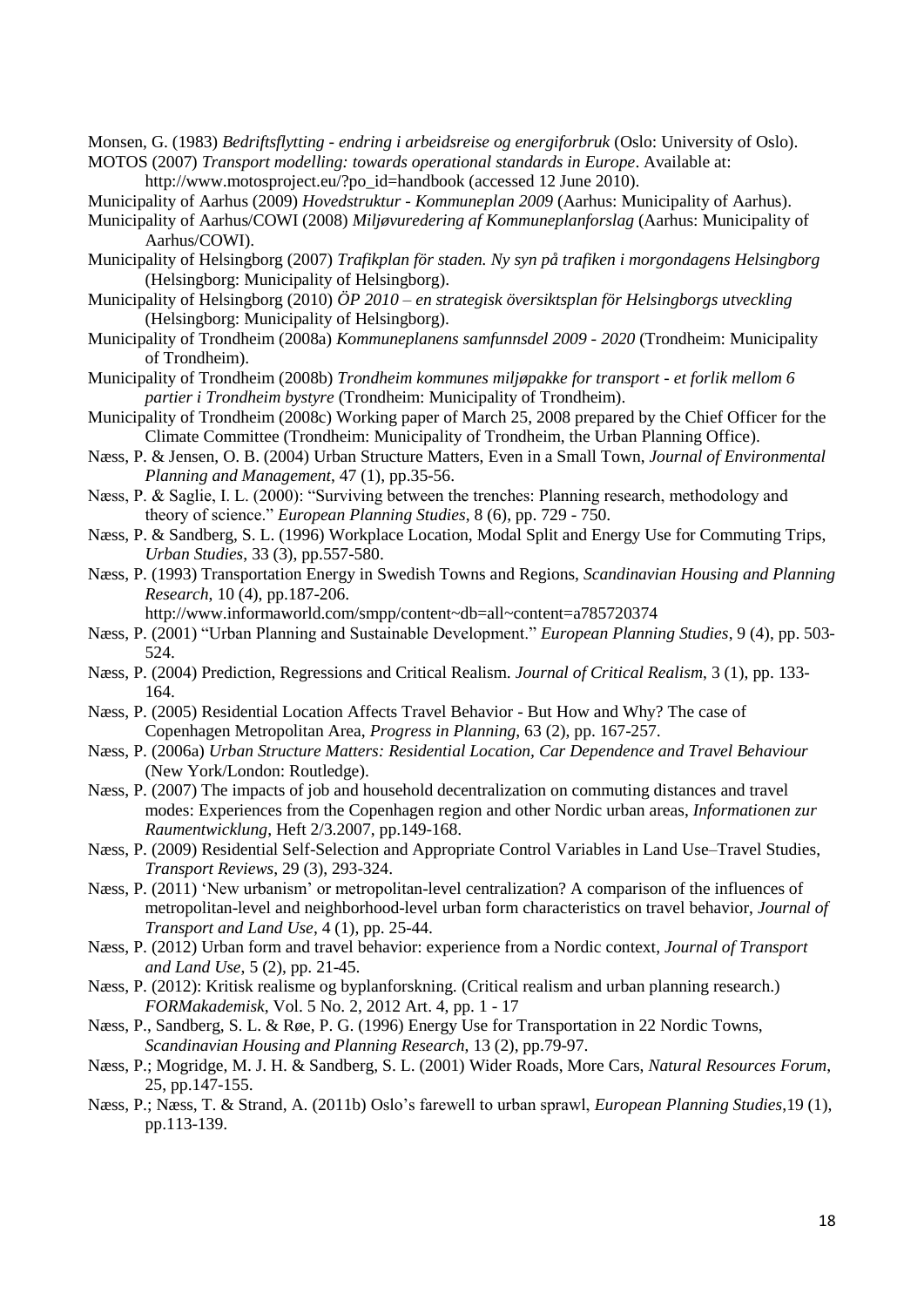- Næss, P.; Røe, P. G. & Larsen, S. L. (1995) Travelling Distances, Modal Split and Transportation Energy in Thirty Residential Areas in Oslo, *Journal of Environmental Planning and Management*, 38 (3), pp.349-370.
- Næss, P.; Saglie, I. L.; Glowacki, W. & Dunin-Woyseth, H. (1998) Environmental considerations in physical planning under different Conditions: A Comparison of a Polish and a Norwegian Municipality, *Scandinavian Housing and Planning Research*, 15 (2), pp.57-77.
- Næss, P.; Strand, A.; Næss, T. & Nicolaisen, M. (2011a) On their road to sustainability? The challenge of sustainable mobility in urban planning and development in two Scandinavian capital regions, *Town Planning Review*, 82 (3), pp.287-317.
- Neuman, M. S. (1998) Does Planning Need the Plan? *Journal of the American Planning Association*, 64 (2), pp. 208-220.
- Newman, P. W. G. & Kenworthy, J. R. (1989) *Cities and Automobile Dependence* (Aldershot: Gower).
- Newman, P. W. G. & Kenworthy, J. R. (1999) *Sustainability and Cities. Overcoming Automobile Dependence* (Washington DC/Covelo, California: Island Press).
- Nielsen, O. A. & Fosgerau, M. (2005) *Overvurderes tidsbenefit af vejprojekter?* Paper presented at the conference Traffic Days at Aalborg University, Aalborg, Denmark, August 2005.
- Nielsen, T. S. (2002) *Boliglokalisering og transport i Aalborg*, Ph.D. dissertation (Aalborg: Aalborg University).
- Noland, R. B. & Lem, L. L. (2002) A Review of the Evidence for Induced Travel and Changes in Transportation and Environmental Policy in the US and the UK, *Transportation Research Part D*, 7 (1), pp.1-26.
- Norwegian National Public Roads Administration (2008) *E6 Jaktøyen-Tonstad. Konsekvensutredning* (Oslo: Norwegian Road Directorate).
- OECD/ECMT (1994) *Final report of the joint OECD/ECMT project group on urban travel and sustainable Development* (Paris: OECD/European Conference of Ministers of Transport).
- Ormondroyd, J. (2004) *Critically Analysing Information Sources* (Cornell University Library, 2004. [http://www.library.cornell.edu/olinuris/ref/research/skill26.htm\)](http://www.library.cornell.edu/olinuris/ref/research/skill26.htm).
- Owens, S., Cowell, R. (2002) *Land and Limits*. Routledge, London/New York.
- Paleček, M. and Risjord, M. (2013) Relativism and the Ontological Turn within Anthropology, *Philosophy of the Social Sciences*, 43 (1): 3-23.
- Perry, C. (1929/1998) *The Neighbourhood Unit* (1929) Reprinted. Routledge/Thoemmes, London, 1998, pp. 25-44
- Pratten, S. (ed.) (forthcoming, 2014) *Social Ontology and Modern Economics*, Routledge.
- Purcell, M. (2006): Urban Democracy and the Local Trap. *Urban Studies*, 43 (11), pp. 1921–1941.
- Purcell, M. (2008): *Recapturing Democracy: Neoliberalization and the Struggle for Alternative Urban Futures*. London/New York: Routledge.
- Ramböll Trafik och transport (2010) *H plus. PM biltrafikfløden* (Helsingborg: Ramböll Trafik och transport).
- Røe, P. G. (2001) *Storbymenneskets hverdagsreiser. Sammenhenger mellom bosted, livsstil og hverdagsreisepraksis i et senmoderne perspektiv*, Dr. Polit. dissertation (Trondheim: Norwegian University of Technology and Science).
- SACTRA (1994) *Trunk Roads and the Generation of Traffic* (London: HMSO), available at: www.roads.detr.gov.uk/roadnetwork
- Saglie, I.-L. & Sandberg, S. L. (1997) Urban expansion in Norway ‐ development by plan? *Scandinavian Housing & Planning Research*, 14 (2), pp.51-70.
- Schram, G. & Hjort, S. (1840): *Jernbane imellem Kjøbenhavn og Roskilde*. Second edition.
- Schmidt, R. E. & Campbell, E. M. (1956): *Highway Traffic Estimation*. Eno Foundation for Highway Traffic Control, Saugatuck, CT.
- Society for Phenomenology and Existential Philosophy (2012): *The Ontological Turn in Contemporary Philosophy – October 3 to 5, PUCRS, Brazil*. http://www.spep.org/conferences/the-ontological-turnin-contemporary-philosophy-october-3-to-5-pucrs-brazil/
- Stead, D. & Marshall, S. (2001) The Relationships between Urban Form and Travel Patterns: An International Review and Evaluation, *European Journal of Transport Infrastructure Research*, 1 (2), pp.113-141.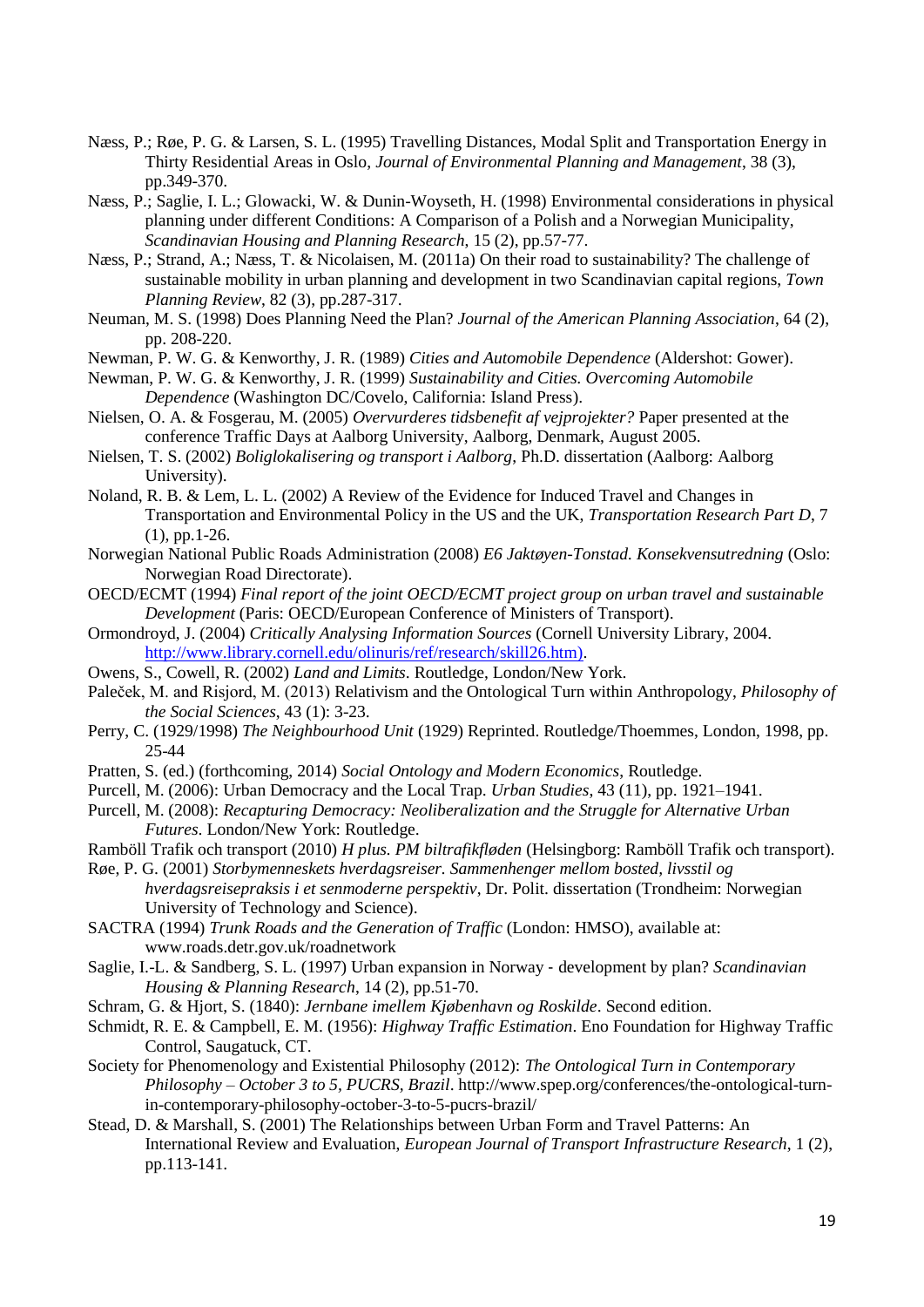- Steg, L.; Vlek, C. & Slootegraaf, G. (2001) Instrumental-reasoned and symbolic-affective motives for using a motor car. *Transportation Research Part F*, 4 (3), pp. 151-169.
- Strømmen, K. (2001) *Rett virksomhet på rett sted – om virksomheters transportskapende egenskaper*, doctoral dissertation (Trondheim: Norwegian University of Technology and Science).
- Talen, E. & Ellis, C. (2000) Beyond Relativism: Reclaiming the Search for Good City Form. *Journal of Planning Education and Research*, 22, pp. 36-49.
- Tennøy, A. (2003) *Bidrar bruk av transportanalyser i byplanleggingen til vekst i biltrafikken?* Paper presented at the conference on Traffic Days at Aalborg University, Aalborg, Denmark, August 2003.
- Tennøy, A. (2010) Why we fail to reduce urban road traffic volumes: Does it matter how planners frame the problem? *Transport Policy*, 17 (4), pp.216-233.
- Tennøy, A. (2012) *How and why planners make plans which, if implemented, cause growth in traffic volumes. Explanations related to the expert knowledge, the planners, and the plan-making processes.* Ph.D. thesis. Aas: Norwegian University of Life Sciences.
- Tillberg, K. (2001) *Barnfamiljers dagliga fritidsresor i bilsamhället - ett tidspussel med geografiska og könsmässiga variationer*, Geografiska regionstudier nr. 43 (Uppsala: Uppsala University).
- Turner, T. (1995) *City as Landscape: A Post Post-modern View of Design and Planning.* London: Taylor & Francis.
- Twitchett, J. C. (2013). *Ignoring Induced Traffic – An Empirical Study of Induced Traffic*. Master's thesis. Aalborg: Aalborg University.
- van Heur, B., Leydesdorff, L., and Wyatt, S. (forthcoming) Turning to Ontology in STS? Turning to STS through 'Ontology', *Social Studies of Science* (2012, online pre-publication).
- Verroen, E. J., Jong, M. A., Korver, W. & Jansen, B. (1990) Mobility Profiles of Businesses and Other Bodies, Rapport INRO-VVG 1990-03 (Delft: Institute of Spatial Organisation TNO).
- WCED (World Commission on Environment and Development) (1987) *Our Common Future* (Oxford/New York: Oxford University Press).
- Zegras, C. (2010) The Built Environment and Motor Vehicle Ownership & Use: Evidence from Santiago de Chile, *Urban Studies*, 47 (8), pp.1793-1817.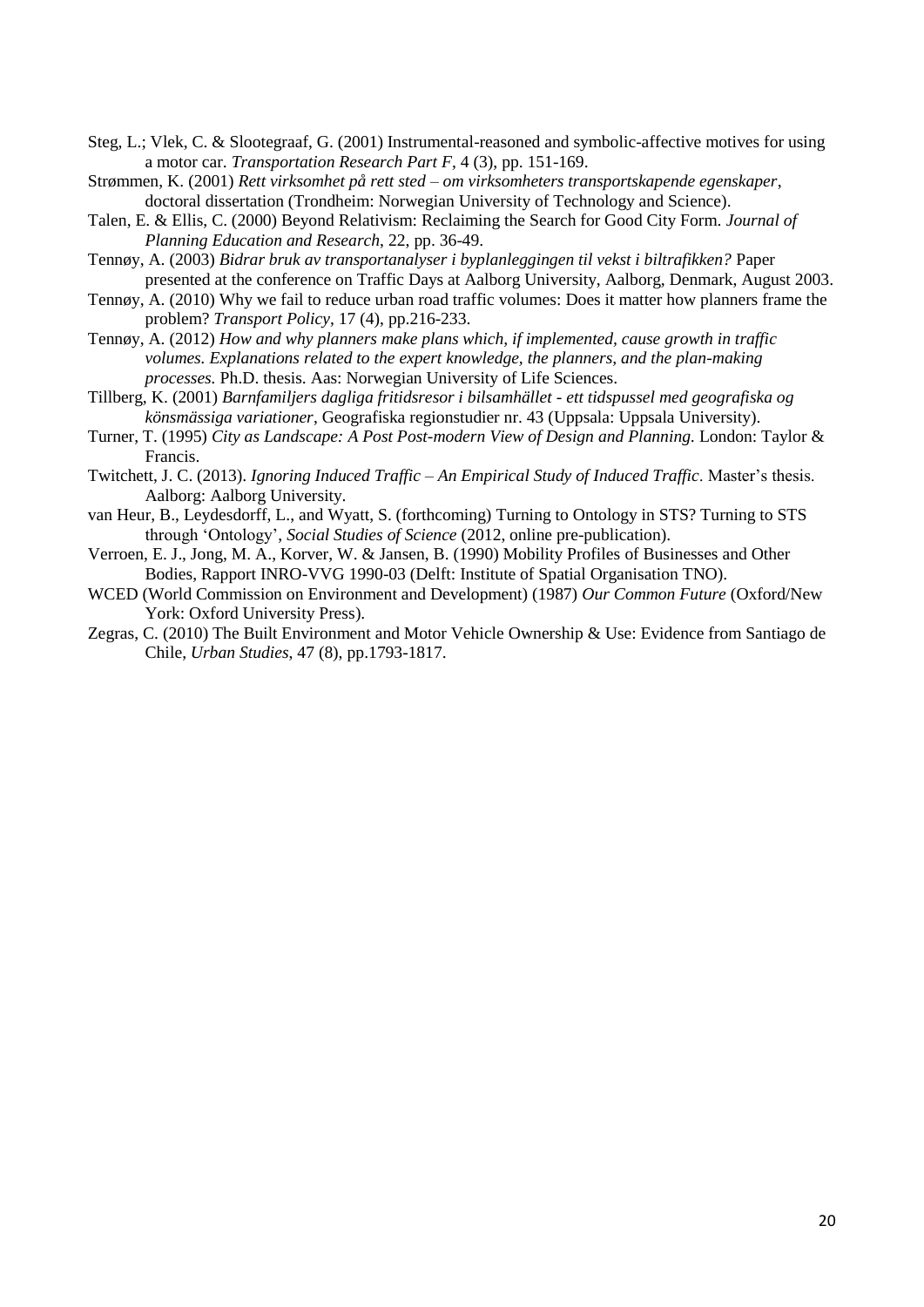Table 1: Selected urban structural characteristics favorable/unfavorable to sustainable mobility (according to 'state-of-the-art' knowledge applied to the context of the Nordic countries).

| Urban structural<br>dimension   | Characteristics favorable/unfavorable to sustainable mobility                                                                                                                                                                                                                                                      |  |  |
|---------------------------------|--------------------------------------------------------------------------------------------------------------------------------------------------------------------------------------------------------------------------------------------------------------------------------------------------------------------|--|--|
| Density                         | High density favorable for the city as a whole (low amount of urban area per capita).<br>Less effect, although some, of neighborhood-scale density                                                                                                                                                                 |  |  |
| Residential location            | Proximity to major concentration of jobs and services favorable, <i>i.e.</i> close to the main city<br>center.<br>Less effect, although some, of proximity to local centers                                                                                                                                        |  |  |
| Workplace location              | Central location favorable for workplaces with many jobs or visitors per area unit<br>Local services (primary schools, grocery shops etc.) should be interspersed with housing<br>Freight-generating and land-consuming enterprises should be located in suburbs close to main<br>٠<br>roads, with rail side-track |  |  |
| Mixed land use                  | Mix of jobs, dwellings and services favorable in inner-city areas<br>Mix of suburban dwellings with local service favorable – but not with specialized jobs                                                                                                                                                        |  |  |
| Public transport<br>improvement | Favorable, especially when road space for cars is reallocated to streetcar lines or bus lanes                                                                                                                                                                                                                      |  |  |
| Road capacity<br>increase       | Unfavorable - capacity should be reduced to fit with desired sustainable traffic volumes.<br>New roads to lead traffic away from neighborhoods should not be wider than the original ones,<br>٠<br>and existing roads should be closed to balance the added new capacity                                           |  |  |
| Parking policies                | Limited and tolled parking favorable, especially in inner-city areas but also in main suburban<br>centers                                                                                                                                                                                                          |  |  |